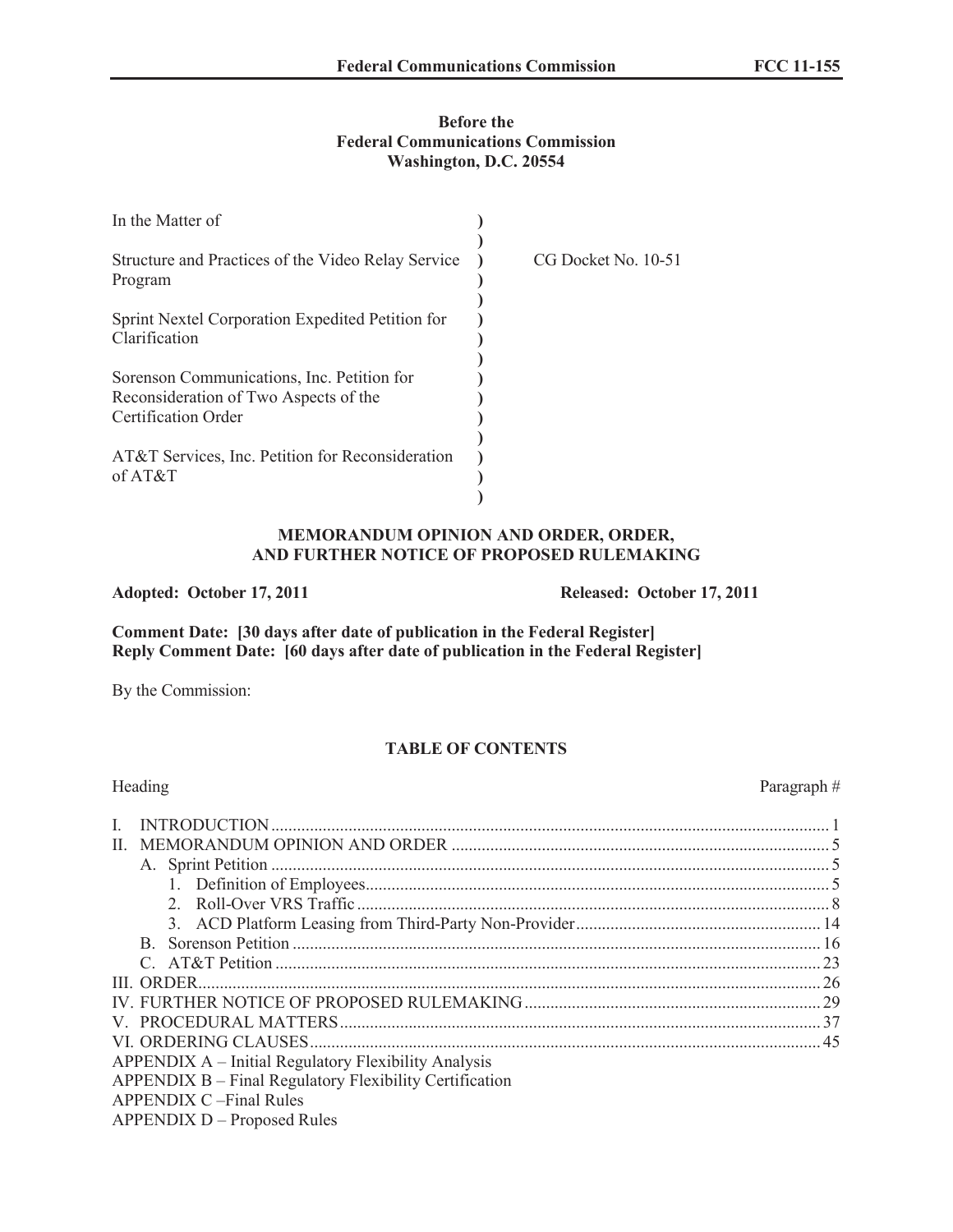### **I. INTRODUCTION**

1. In this Memorandum Opinion and Order (*MO&O*), we address the September 6, 2011 Expedited Petition for Clarification filed by Sprint Nextel Corporation (Sprint),<sup>1</sup> and petitions for reconsideration filed by Sorenson Communications, Inc. (Sorenson)<sup>2</sup> and AT&T Services, Inc. (AT&T).<sup>3</sup> Each petition relates to the Commission's July 28, 2011 *iTRS Certification Order* governing Commission certification of Internet-based telecommunications relay services (iTRS) providers for eligibility for compensation from the Interstate TRS Fund (Fund)*.* 4 For the following reasons, we grant in part and deny in part the Sprint Petition, grant the Sorenson Petition, and deny the AT&T Petition, to the extent discussed below.

2. In response to the Sorenson Petition, we revise section  $64.606$  of the Commission's rules<sup>5</sup> to lessen the burdens on applicants for video relay service (VRS) certification and VRS providers to provide certain documentation to the Commission. We find good cause to make this modified rule effective upon publication in the *Federal Register* of notice of the approval of the modified rule by the Office of Management and Budget (OMB) under the Paperwork Reduction Act of 1995 (PRA).<sup>6</sup> In the event that OMB approval of the modified rule and those adopted in the *iTRS Certification* Order that also contain information collections is granted within thirty days of publication of this *MO&O*, this will allow all such rules to go into effect concurrently.<sup>7</sup>

4 *Structure and Practices of the Video Relay Service Program,* CG Docket No. 10-51, Second Report and Order and Order, 26 FCC Rcd 10898 (2011) (*iTRS Certification Order*).

 $5$  47 C.F.R. § 64.606.

<sup>&</sup>lt;sup>1</sup> Sprint Nextel Corporation, *Expedited Petition for Clarification*, CG Docket No. 10-51 (filed Sept. 6, 2011) (Sprint Petition).

<sup>2</sup> Sorenson Communications, Inc., *Petition for Reconsideration of Two Aspects of the Certification Order,* CG Docket No. 10-51 (filed Sept. 6, 2011) (Sorenson Petition).

<sup>3</sup> AT&T Services, Inc., *Petition for Reconsideration of AT&T*, CG Docket No. 10-51 (filed Sept. 6, 2011) (AT&T Petition). Pursuant to section 1.429 of the Commission's rules, 47 C.F.R. § 1.429, the Commission published a notice announcing the filing of the Sorenson and AT&T Petitions, and establishing a pleading cycle for oppositions and replies in response to those petitions for reconsideration.. *See Structure and Practices of the Video Relay Service Program*, 76 Fed. Reg. 59,557 (Sept. 27, 2011). The one filing received by the Commission in response to that notice, the October 12, 2011 response of Purple Communications, Inc., is discussed in paragraph 22, *infra.*

<sup>&</sup>lt;sup>6</sup> See ¶ 21, *infra*. Both the Administrative Procedures Act (APA) and the Commission's rules require notice of substantive rules issued by the Commission, with limited exceptions, to be made not less than 30 days before such rules goes into effect, absent good cause shown and published with the rule. *See* 5 U.S.C. § 553(d); 47 C.F.R. § 1.427(a).

<sup>7</sup> *See* 47 C.F.R. §1.427(b). OMB has yet to issue such approval, in part, because, when the Sorensen Petition was filed, Sorenson also filed PRA comments, raising the same contentions that it raised in its petition concerning the burdensome nature of the Commission's disclosure rules. Sorenson Communications, Inc., *Paperwork Reduction Act Comments,* CG Docket No. 10-51, OMB Control No. 3060-1150 (filed Sept. 6, 2011) (Sorenson PRA Comments). As discussed in paragraphs 16-21, *infra*, the rule modifications adopted herein address those concerns, and it is the expectation of the Commission that, with this Commission action, OMB approval of the rules, as so modified, will be forthcoming. Under these circumstances, to expedite the filing of certification applications and their processing by the Commission, good cause exists to make the modified rule and the other new rules become effective concurrently, upon publication of OMB's approval.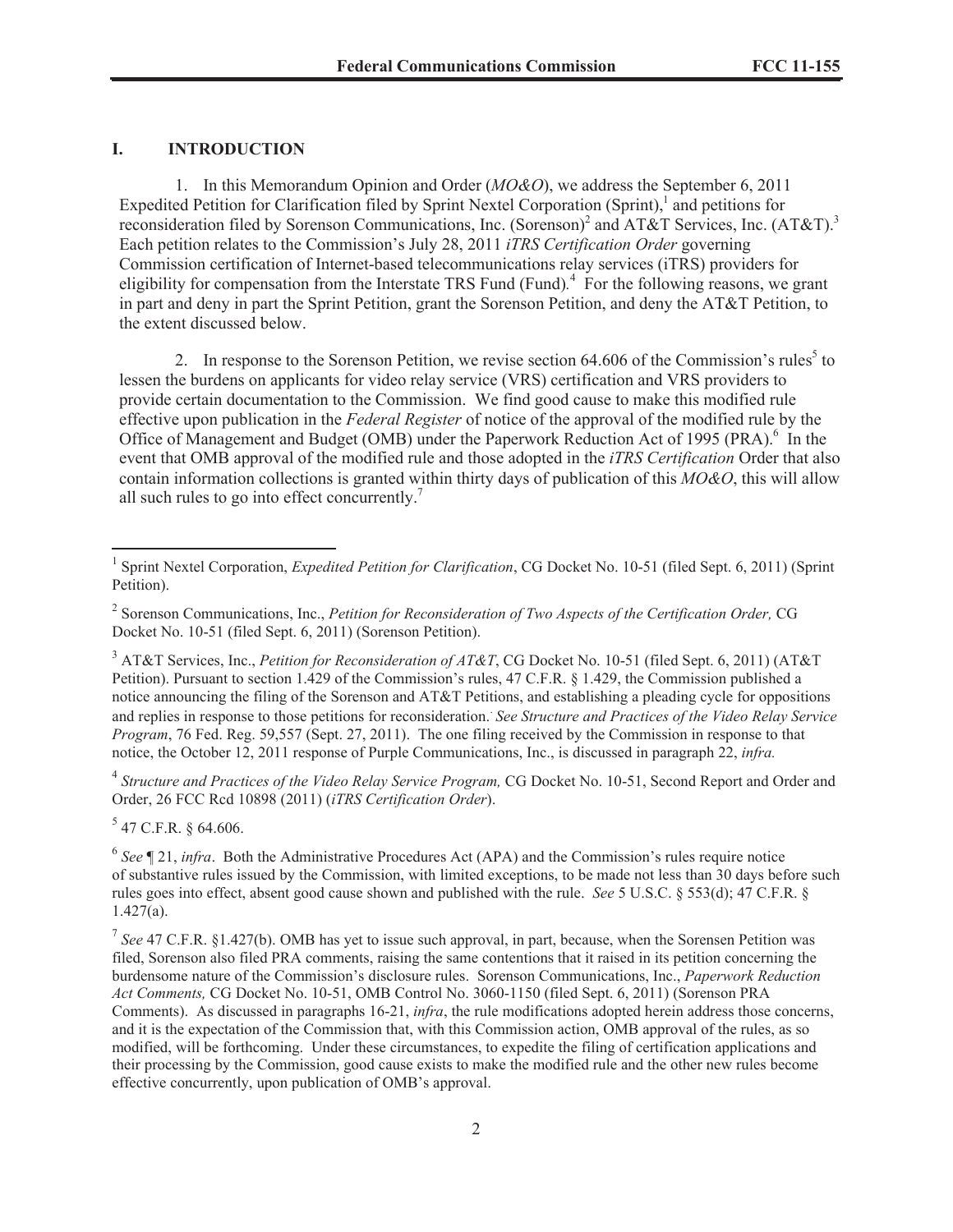3. In the Order, we also, *sua sponte,* clarify our rules with respect to on-site visits that are part of the Commission's certification application review process and post-certification oversight of provider compliance with our iTRS rules. In the accompanying Further Notice of Proposed Rulemaking (*Further Notice*), we seek comment on our proposal to modify the rule<sup>8</sup> governing the ability of eligible VRS providers to contract with or otherwise authorize a third party eligible provider to provide certain core VRS functions on their behalf.<sup>9</sup>

4. In the *iTRS Certification Order,* we required that all iTRS providers become certified by the Commission in order to be eligible for compensation from the Fund for their provision of iTRS, and implemented numerous changes to the certification process in order to prevent waste, fraud and abuse, enhance Commission oversight of iTRS providers, and ensure that only qualified entities are eligible to be compensated from the Fund for their provision of iTRS. Among the specific requirements we adopted were that all VRS applicants for Commission certification lease, license or own, as well as operate, essential facilities associated with TRS call centers and employ interpreters to staff those centers at the date of the certification application; and that each iTRS applicant for certification submit specific types of documentary evidence of its ability to comply with all of the Commission's rules, including those newly adopted in the *VRS Practices R&O and Certification FNPRM*. In addition, we adopted rules governing on-site visits by Commission staff to the premises of applicants for certification, as well as to iTRS providers' premises after they are certified.<sup>10</sup>

### **II. MEMORANDUM OPINION AND ORDER**

### **A. Sprint Petition**

### **1. Definition of Employees**

5. In the *iTRS Certification Order,* we required that entities wishing to become certified by the Commission for compensation from the Fund for their provision of VRS operate the core facilities necessary to provide VRS service and employ their own communications assistants (CAs).<sup>11</sup> Sprint requests that the Commission clarify that CAs who are trained by the provider, who are stationed at the facilities of the provider and who are directly under the provider's supervision should be deemed to be employees of the provider, in satisfaction of this requirement, regardless of whether or not they are hired directly by the provider.<sup>12</sup> Sprint asserts that the Commission did not define the term "employee," and that VRS providers with *de minimis* market shares will need flexibility in the way they develop their CA workforce, including being able to obtain the services of CAs on a temporary basis or pursuant to a

<sup>8</sup> 47 C.F.R. § 64.604(c)(5)(iii)(N)*(1)(iii)*. *See Structure and Practices of the Video Relay Service Program,* CG Docket No. 10-51, Report and Order and Further Notice of Proposed Rulemaking, 26 FCC Rcd 5545 (2011) (*VRS Practices R&O and Certification FNPRM*; or *VRS Practices R&O* when just referring to its Report and Order portion, and *Certification FNPRM* when just referring to its FNPRM portion).

<sup>&</sup>lt;sup>9</sup> See VRS Practices R&O at 5574, para. 58. VRS is one form of iTRS. Some of the other forms of iTRS for which providers currently may receive compensation from the Fund include Internet Protocol relay (IP Relay) and the Internet-enabled form of captioned telephone relay service. *See iTRS Certification Order,* 26 FCC Rcd at 10899, para. 1 n.1.

<sup>10</sup> *See generally iTRS Certification Order,* 26 FCC Rcd at 10899, paras. 1-2.

<sup>11</sup> *See id.* at 10905, para. 15.

<sup>&</sup>lt;sup>12</sup> Sprint Petition at 1.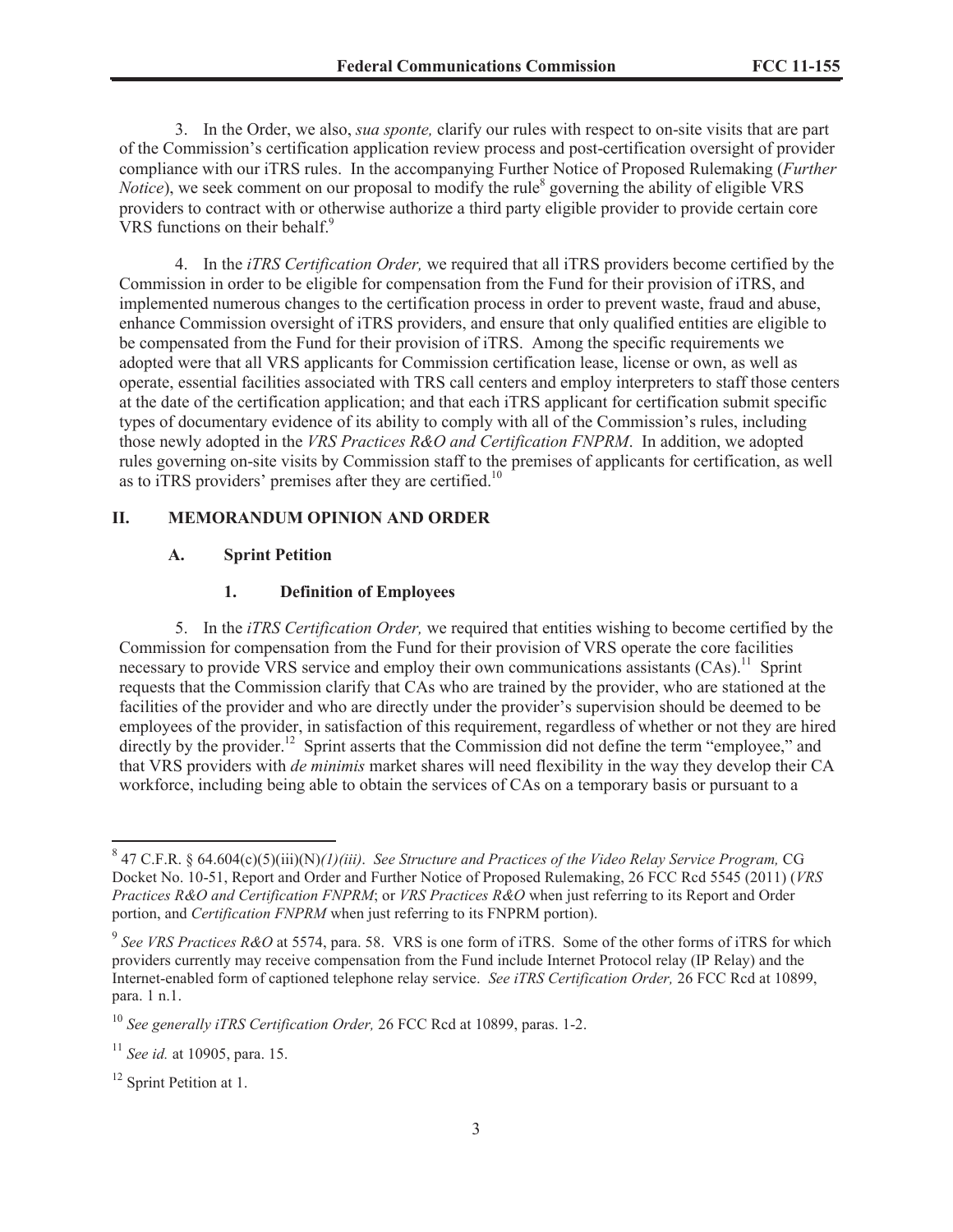contract of short duration with an interpreting agency, and that such arrangements would be consistent with Commission requirements. $^{13}$ 

6. We deny Sprint's requested clarification. The Commission has consistently distinguished "employees" from "subcontractors" and "contractors" in adopting rules and requirements governing the provision of VRS,<sup>14</sup> and we find that Sprint's proposed clarification would render those recognized distinctions meaningless. Moreover, we determined that it was necessary for eligible VRS providers to *employ* their own CAs (rather than contract out for CA services) to "ensure that certified providers exercise necessary oversight of their own operations and compliance with Commission rules," and we further recognized that requiring that CAs be employed by each eligible VRS provider would "enable the Commission to better oversee the core operations of these providers."<sup>15</sup>

7. For the reasons stated above, we disagree with Sprint's assertion that allowing applicants to obtain the services of CAs on a temporary, contractual basis, or pursuant to a contract of short duration with an interpreting agency, would be consistent with Commission requirements, given our consistent distinction between such workers and employees. Therefore, we reaffirm that any entity that is, or seeks to become, certified by the Commission for compensation from the Fund for its provision of VRS must actually employ the CAs that provide compensable relay service on its behalf. That is, an entity seeking certification or already certified by the Commission must ensure that each of its VRS CAs who relays calls for which the entity will seek reimbursement from the Fund is a full or part-time employee of that entity. A CA cannot be an independent contractor or a temporary worker assigned by an agency, on a non-employment basis, to handle VRS calls. We also clarify that this restriction should not preclude a provider from hiring a CA to handle VRS calls on a temporary or part-time basis so long as the CA is an actual, demonstrable employee, not a contractor or other temporary, non-employed worker, of the provider.<sup>16</sup>

### **2. Roll-Over VRS Traffic**

8. Sprint further requests that the Commission clarify that certified VRS providers will be able to send traffic to other certified VRS providers "when they are unable to immediately handle that traffic

<sup>13</sup> *See id.* at 5.

<sup>14</sup> *See, e.g.*, *VRS Practices R&O*, 26 FCC Rcd at 5569, para. 46 (including, among a provider or its affiliates, "subcontractors, partners, [and] employees"); at 5613, App. E (codifying this distinction at 47 C.F.R. § 64.604(c)(5)(iii)(N)*(4)*); at 5577-78, paras. 67-70 (adopting whistleblower protections for all "employees and contractors" of all TRS providers); at 5612, App. E (codifying such whistleblower protections at 47 C.F.R. § 64.604(c)(5)(iii)(M)).

<sup>&</sup>lt;sup>15</sup> *iTRS Certification Order,* 26 FCC Rcd at 10905, para. 16. The Commission also noted that the requirement would avoid the risks of lack of Commission oversight associated with allowing the contracting out of CA services to entities that are not eligible VRS providers. *Id.*

<sup>&</sup>lt;sup>16</sup> For instance, an employer could demonstrate employee status by withholding various taxes from an employee's pay, and reporting the employee's income on Internal Revenue Service Form W-2 (Wage and Tax Statement). *Cf.*  FCC Form 470, which includes, in its "non-employee" classification of workers, contractors or others who are employed by the entity on a contract or short-term basis and who do not receive a W-2 application from the entity filling out that form. *Wireline Competition Bureau Announces Implementation Date for Revised Forms 470 and 471 and Accompanying Instruction*, CC Docket No. 02-6, Public Notice, 25 FCC Rcd 16123, 16140 (WCB 2010). As we discuss below, we expect that, once a VRS provider has been certified, it will continue to employ and utilize its own CAs, and not attempt to rely solely or in part on subcontracting or similar arrangements with other certified providers for these core functions. *See* ¶ 13, *infra.*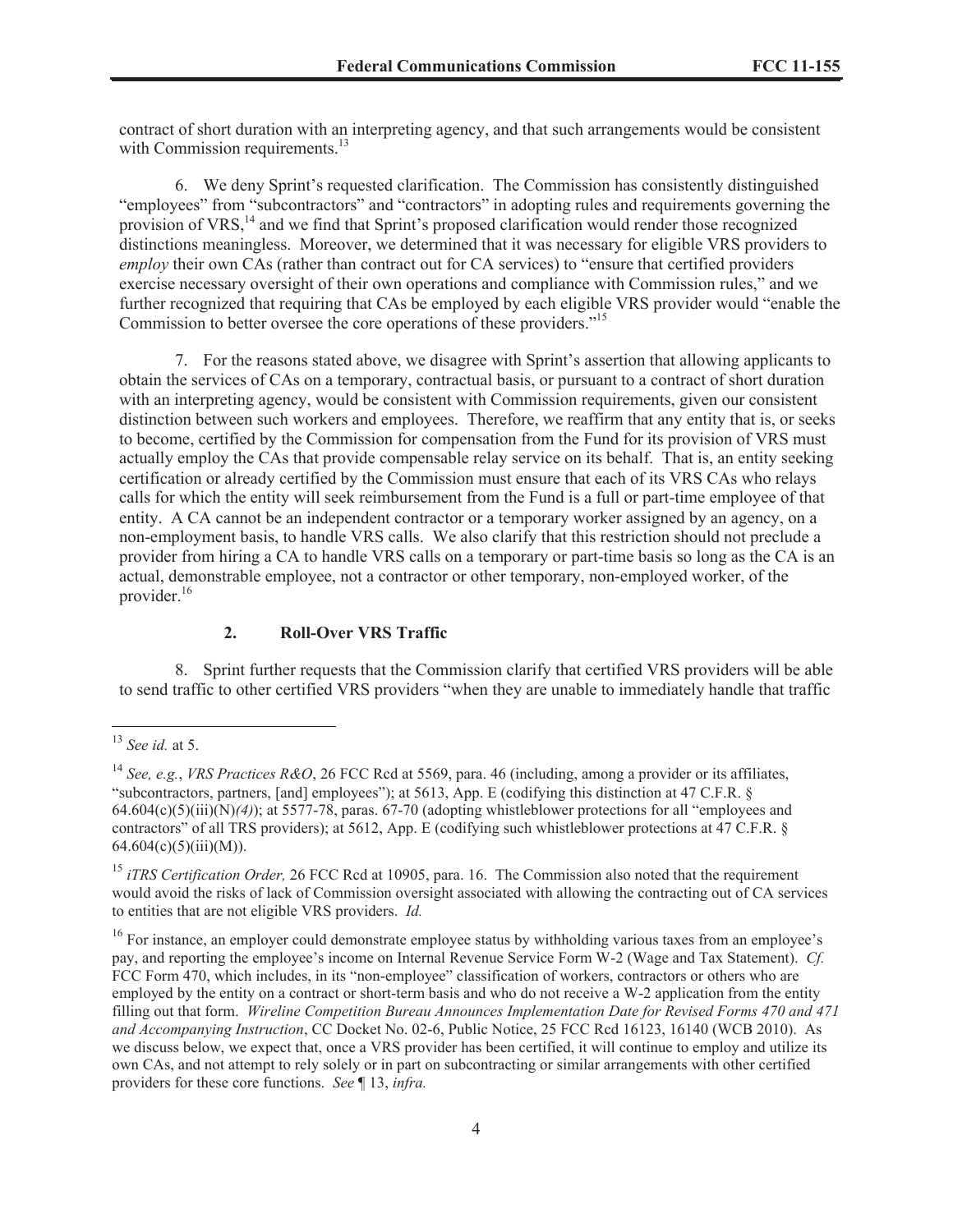due to factors outside of their control, *e.g.*, a sudden surge in traffic due to an earthquake," and still be able to bill and receive compensation from the Fund for such traffic under section 64.604(c)(5)(iii)(F)*(1-* 4) of the Commission's rules.<sup>17</sup> In support of this request, Sprint maintains that "continuing to allow a certificated VRS provider the ability to roll-over VRS traffic to another certificated provider is clearly in the public interest since it would enable a VRS provider with a *de minimis* share of the market to handle an unexpected and temporary surge in traffic such as that experienced by wireline and wireless carriers in the immediate aftermath of the earthquake that occurred on August  $23$ ,  $2011$ ."<sup>18</sup>

9. In the *VRS Practices R&O*, the Commission adopted, among other things, service requirements designed to prevent unauthorized revenue sharing arrangements in the VRS program, in order to reduce fraud and establish better oversight of the VRS program, which has become vulnerable to extensive fraud and abuse.<sup>19</sup> One such requirement is contained in section 64.604(c)(5)(iii)(N)*(1)(iii)* of our rules, which prohibits an eligible provider from contracting with or otherwise authorizing any third party to provide interpretation services or call center functions on its behalf, unless that party is also eligible for compensation from the Fund.<sup>20</sup> The Commission specifically adopted the exception contained within that rule because it was satisfied that eligible entities that *have already met* the Commission's eligibility requirements would "pose less risk to the integrity of the program."<sup>21</sup> In the subsequent *iTRS Certification Order,* we adopted new service requirements for VRS and other iTRS providers to meet in order to establish their eligibility via Commission certification*.* As explained in the *VRS Practices R&O*, we "amended [our] rules to require all providers eligible for compensation from the Fund to operate *their own* call centers and employ *their own* CAs -- that is, to provide the core components of VRS."22

10. The Commission also adopted the *VRS Practices R&O* and *iTRS Certification Order* against the backdrop of its longstanding VRS mandatory minimum service rules. Section 64.604(b)(4) of the Commission's rules requires that VRS providers offer service every day, 24 hours per day.<sup>23</sup> When the Commission adopted the "24/7" rule and speed of answer requirements in 2005, it concluded, among

<sup>19</sup> *See VRS Practices R&O*, 26 FCC Rcd at 5574-75, paras. 57-61; *see also generally id.* at 5549-52, 5572-74, paras. 4-7, 55-56.

<sup>20</sup> *See id.* at 5612, App. E (codifying 47 C.F.R. § 64.604(c)(5)(iii)(N)*(1)(iii)*); *see also id.* at 5574, para. 58. On May 31, 2011, we stayed the effectiveness of 47 C.F.R. § 64.604(c)(5)(iii)(N)*(1)(iii)* until October 1, 2011. *See Structure and Practices of the Video Relay Service Program,* CG Docket No. 10-51, Order Suspending Effective Date, 26 FCC Rcd 8327 (2011). On September 30, 2011, we extended the stay of effectiveness of 47 C.F.R. § 64.604(c)(5)(iii)(N)*(1)(iii)* until November 15, 2011. *Structure and Practices of the Video Relay Service Program*, CG Docket No. 10-51, Order, FCC 11-145 (rel. Sept. 30, 2011) (*VRS Revenue Sharing Prohibition Stay Extension Order*).

<sup>21</sup> *VRS Practices R&O,* 26 FCC Rcd at 5574, para. 58 n.164.

<sup>&</sup>lt;sup>17</sup> Sprint Petition at 1. Although Sprint cites section  $64.604(c)(5)(iii)(F)/1-4$  of the Commission's rules as authority for when iTRS providers are deemed eligible to receive compensation from the Fund for their provision of iTRS, section 64.604(c)(5)(iii)(F) was amended in the *iTRS Certification Order. See iTRS Certification Order*, 26 FCC Rcd at 10902, para. 8; *see also id.* at 10935-36, App. D. Per amended section 64.604(c)(5)(iii)(F)*(2)*, 47 C.F.R. § 64.604(c)(5)(iii)(F)*(2)*, iTRS providers may now become eligible for compensation from the Fund only if certified by the Commission pursuant to 47 C.F.R. § 64.606.

<sup>&</sup>lt;sup>18</sup> Sprint Petition at 5-6.

<sup>22</sup> *iTRS Certification Order,* 26 FCC Rcd at 10905, para. 13 (emphases added), citing *VRS Practices R&O,* 26 FCC Rcd at 5574, para. 58.

<sup>23</sup> *See* 47 C.F.R. § 64.604(b)(4).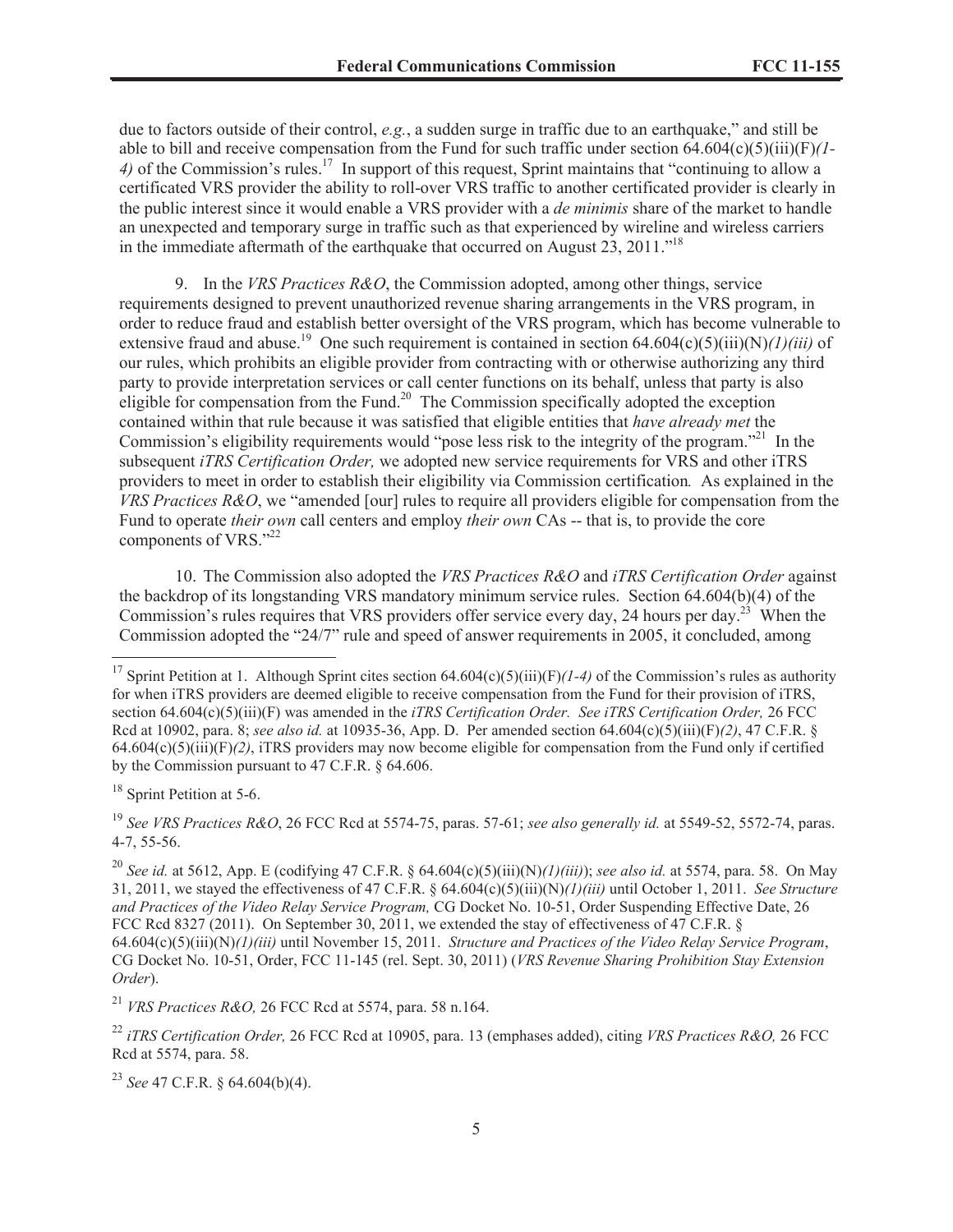other things, that these requirements for VRS "would be less meaningful if providers can choose when they will offer service."<sup>24</sup> The Commission also contemplated that, in requiring VRS providers to offer service 24/7, providers would be able to establish optimal VRS CA staffing levels by offsetting answer performance during periods of high demand with such performance during periods when demand was lower, for example, in the late night hours.<sup>25</sup> In so doing, the Commission established its expectation that VRS providers would adequately staff their call centers 24/7, including "during periods of less demand." $^{26}$ 

11. We grant Sprint's request for clarification that certified VRS providers may roll-over VRS traffic to another eligible provider when unable to handle an unexpected and temporary surge in call traffic, and find this request generally to be consistent with the goals and policies of our VRS rules. We clarify that a certified provider may seek reimbursement from the Fund for minutes of use that it routes to another certified VRS provider where exigent circumstances warrant such routing to handle an unexpected and temporary increase in the certified provider's incoming traffic.<sup>27</sup> Exigent circumstances do not include events that result in increases in traffic that, in the ordinary course of business, could reasonably have been anticipated, such as a surge in traffic occurring during a holiday period. We find that permitting roll-over VRS traffic under exigent circumstances will facilitate redundancy of VRS service so that providers can continue to ensure that their users have access to VRS during times of exigent circumstances, and thus is consistent with our VRS program goals and policies.<sup>28</sup>

12. We also reiterate that section 64.604(c)(5)(iii)(N)*(1)(iii)* of our rules only allows *an eligible provider* to subcontract for CA services or call center functions with, or otherwise authorize the provision of such services or functions from, *another eligible provider*. <sup>29</sup> We therefore clarify that this rule does not apply to non-certified applicants for certification; as such, non-certified applicants for certification may not rely on the ability to subcontract for or otherwise authorize the provision of CA services or call center functions on their behalf after they are certified, to demonstrate their *eligibility* for certification.

13. Finally, the ability of persons with hearing and speech disabilities to access TRS services every day for 24 hours is a critical component of a functionally equivalent TRS service, in accordance with Title IV of the Americans with Disabilities Act, as codified in section 225 of the Communications

<sup>26</sup> *Id.*

<sup>24</sup> *Telecommunications Relay Services and Speech-to-Speech Services for Individuals with Hearing and Speech Disabilities,* CG Docket No. 03-123, Report and Order, 20 FCC Rcd 13165, 13179, para. 29 (2005) (*2005 VRS R&O*).

<sup>25</sup> *See id.* at 13176, para. 19.

 $27$  We agree with Sprint that an appropriate example of such an exigent circumstance might be an unexpected and temporary surge in traffic, such as that experienced by wireline and wireless carriers in the immediate aftermath of the earthquake that occurred on the east coast on August 23, 2011.

<sup>&</sup>lt;sup>28</sup> See Certification FNPRM, 26 FCC Rcd at 5590, para. 97 (facility redundancy to ensure continuance of service helps to ensure that relay services are functionally equivalent to voice telephone service); 47 C.F.R. § 64.604(b)(4). *See also iTRS Certification Order,* 26 FCC Rcd at 10920, para. 54 (requiring subsequent notification in the event of "unforeseen service outages"); *VRS Practices R&O*, 26 FCC Rcd at 5557, para. 18 (raising concerns that lack of redundancy could especially pose problems in the event that a caller is seeking emergency assistance via 9-1-1).

<sup>29</sup> *See* 47 C.F.R. § 64.604(c)(5)(iii)(N)*(1)(iii).*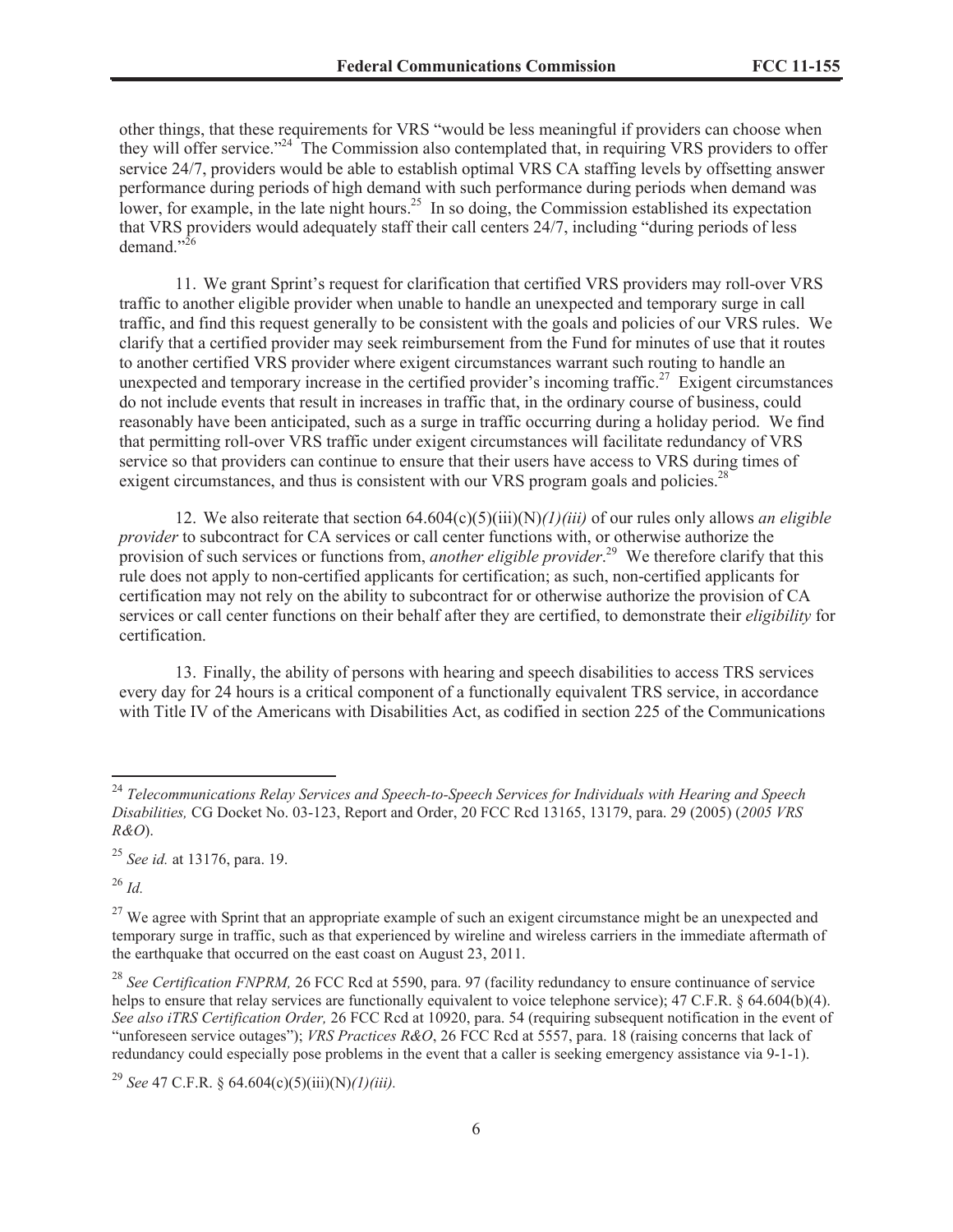Act of 1934, as amended.<sup>30</sup> Pursuant to our objective of ensuring the provision of quality VRS,<sup>31</sup> the Commission has an obligation to ensure that all certified providers are capable of providing their services on a continuous basis.<sup>32</sup> Therefore, as a corollary to this clarification, we expect that, once a VRS provider has been certified (conditionally or fully) by the Commission, it will continue to employ and utilize its own CAs and provide its own call center functions, as represented in its certification application, and not attempt to rely solely or in part on subcontracting or similar arrangements for these core services and functions. In the accompanying *Further Notice*, we seek comment on our similar proposal to modify our rules to allow subcontracting or similar arrangements with other eligible VRS providers only under exigent circumstances.

### **3. ACD Platform Leasing from Third-Party Non-Provider**

14. Sprint's final request is that the Commission clarify that a VRS provider leasing an automatic call distribution (ACD) platform from a vendor not affiliated with any VRS provider need not locate such ACD on its premises or use its own employees to manage such platform.<sup>33</sup> We believe that Sprint's proposed clarification is appropriate. In the *iTRS Certification Order*, we adopted specific requirements governing the leasing by a VRS provider of an ACD platform from another eligible provider, or any entity affiliated with a VRS provider,<sup>34</sup> including the requirement that a VRS provider so leasing an ACD platform from an eligible provider must locate the ACD platform on its own premises and must use its own employees to manage the ACD platform. <sup>35</sup> With respect to VRS providers that lease their ACD platforms from manufacturers or equipment distributors not affiliated with VRS providers, however, we required only a written lease for such ACD platform that conforms to the same restrictions on lease terms that we imposed on ACD leases with other eligible providers or affiliated entities, and that the applicant include a copy of the lease with its application for certification.<sup>36</sup> We then specifically concluded that the "additional restrictions" that we placed on a provider leasing an ACD platform from another eligible provider or entity affiliated with a provider – which include locating the ACD platform on its own premises and using its own employees to manage the ACD platform – are unnecessary when a provider leases an ACD platform from an entity not affiliated with a VRS provider.<sup>37</sup>

15. For these reasons, we grant Sprint's request insofar as we confirm that a VRS provider leasing an ACD platform from a vendor not affiliated with any VRS provider need not locate such ACD on its premises or use its own employees to manage such a platform. However, regardless of the location of the ACD, each provider is responsible for the oversight of all the core operations associated

<sup>30</sup> 47 U.S.C. § 225(b)(1); *see* Americans with Disabilities Act of 1990, Pub. L. No. 101-336, § 401, 104 Stat. 327, 336-69 (1990), as amended by the Twenty-First Century Communications and Video Accessibility Act of 2010 (CVAA), Pub. L. No. 111-260, 124 Stat. 2751 (2010) (as codified at 47 U.S.C. § 715). *See also* Pub. L. 111-265, 125 Stat. 2795 (2010), making technical corrections to the CVAA.

<sup>31</sup> *See, e.g.*, *iTRS Certification Order,* 26 FCC Rcd at 10905, para. 15.

<sup>32</sup> *See id.* at para. 16.

<sup>33</sup> *See* Sprint Petition at 1, 6.

<sup>34</sup> *See iTRS Certification Order,* 26 FCC Rcd at 10907, para. 19 n.50.

<sup>35</sup> *See id.* at 10906, para. 17.

<sup>36</sup> *See id.* at 10907, para. 19.

<sup>37</sup> *Id.*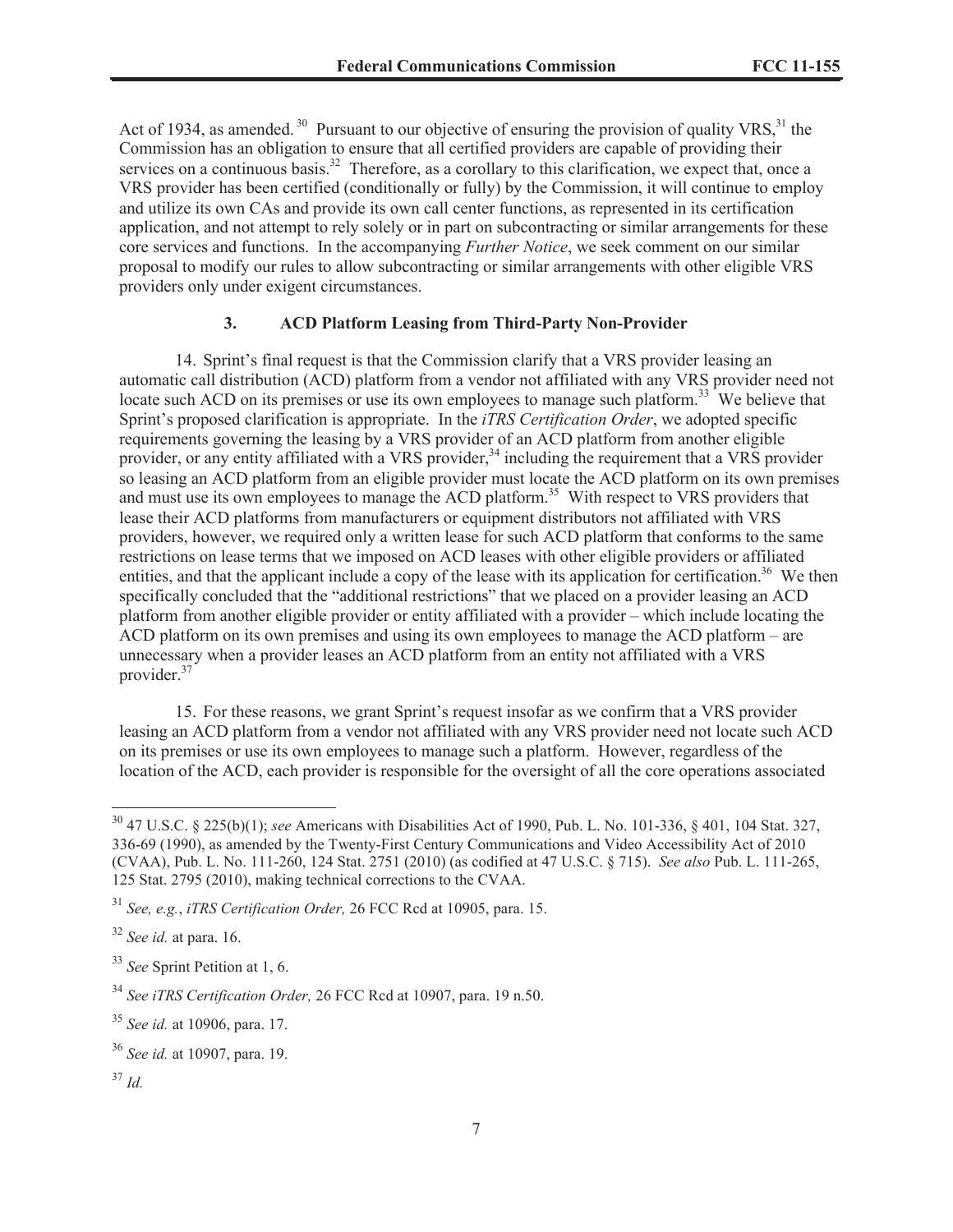with such ACD platform,<sup>38</sup> and shall be held accountable for compliance with all pertinent Commission rules and policies.

#### **B. Sorenson Petition**

16. In its petition for reconsideration, Sorenson maintains that the Commission did not adequately justify the burdensomeness of requirements that VRS providers submit, as part of their certification applications and, as applicable, in annual reports regarding their compliance with the TRS rules: (1) "proofs of purchase or license agreements for all equipment and/or technologies, including hardware and software, used for the applicant's VRS call center functions";<sup>39</sup> and (2) all written sponsorship agreements relating to  $iTRS<sup>40</sup>$ . For the following reasons, we grant Sorenson's petition to the extent discussed below.

17. In the *iTRS Certification Order,* we adopted requirements for documentary evidence that certification applicants must submit in support of their applications.<sup>41</sup> Among these requirements are that VRS applicants include "[p]roofs of purchase, leases or license agreements for all technology and equipment used to support their call center functions, including a complete copy of any lease or license agreement for automatic call distribution."<sup>42</sup> We adopted this requirement primarily to "help the Commission to ensure that the applicant has the full operational and technical capability to operate a call center, in compliance with the Commission's mandatory minimum standards," and also to help ensure that providers and other entities comply with the Commission's rules designed to reduce fraud and put an end to unauthorized revenue sharing arrangements.<sup>43</sup> Sorenson argues that this will require it to devote thousands of hours to gather the information and result in the company having to submit thousands of pages of documents.<sup>44</sup>

18. We agree with Sorenson that such an information collection requirement may be overly burdensome for a provider the size of Sorenson when evaluated in light of the objectives the requirement is intended to foster. Responding to similar concerns with respect to our original proposal in the *Certification FNPRM* that a certification applicant file a copy of each deed or lease for each of its call centers, in the *iTRS Certification Order*, we modified that proposed requirement to mandate that, where the provider has more than five domestic call centers, it need submit the deeds or leases for only five of those call centers that constitute a representative sample of its centers.<sup>45</sup> In order to similarly address Sorenson's concerns, we now modify the documentation requirements for proofs of purchase, leases, or license agreements for technology and equipment used to support call center functions. Where the

<sup>41</sup> *See generally iTRS Certification Order,* 26 FCC Rcd at 10907-13, paras. 21-34.

<sup>43</sup> *Id.* at 10912, para. 30.

<sup>38</sup> *See id.*

<sup>39</sup> Sorenson Petition at 6 (quoting *iTRS Certification Order,* 26 FCC Rcd at 10911, para. 29).

<sup>40</sup> *See* Sorenson Petition at i, 5. Sorenson advanced the same two arguments in its comments to OMB challenging these two requirements under the PRA. *See* Sorenson PRA Comments. As a result, the Commission's request for OMB approval of the rules adopted in the *iTRS Certification Order* containing information collection requirements, and thereby subject to the PRA, remains pending.

<sup>42</sup> *Id.* at 10937, App. D (codifying requirements at 47 C.F.R. § 64.606(a)(2)(ii)(A)*(5)*). *See also id.* at 10911-12, para. 29.

<sup>44</sup> *See* Sorenson Petition at 3-4.

<sup>45</sup> *See iTRS Certification Order,* 26 FCC Rcd at 10909, para. 24.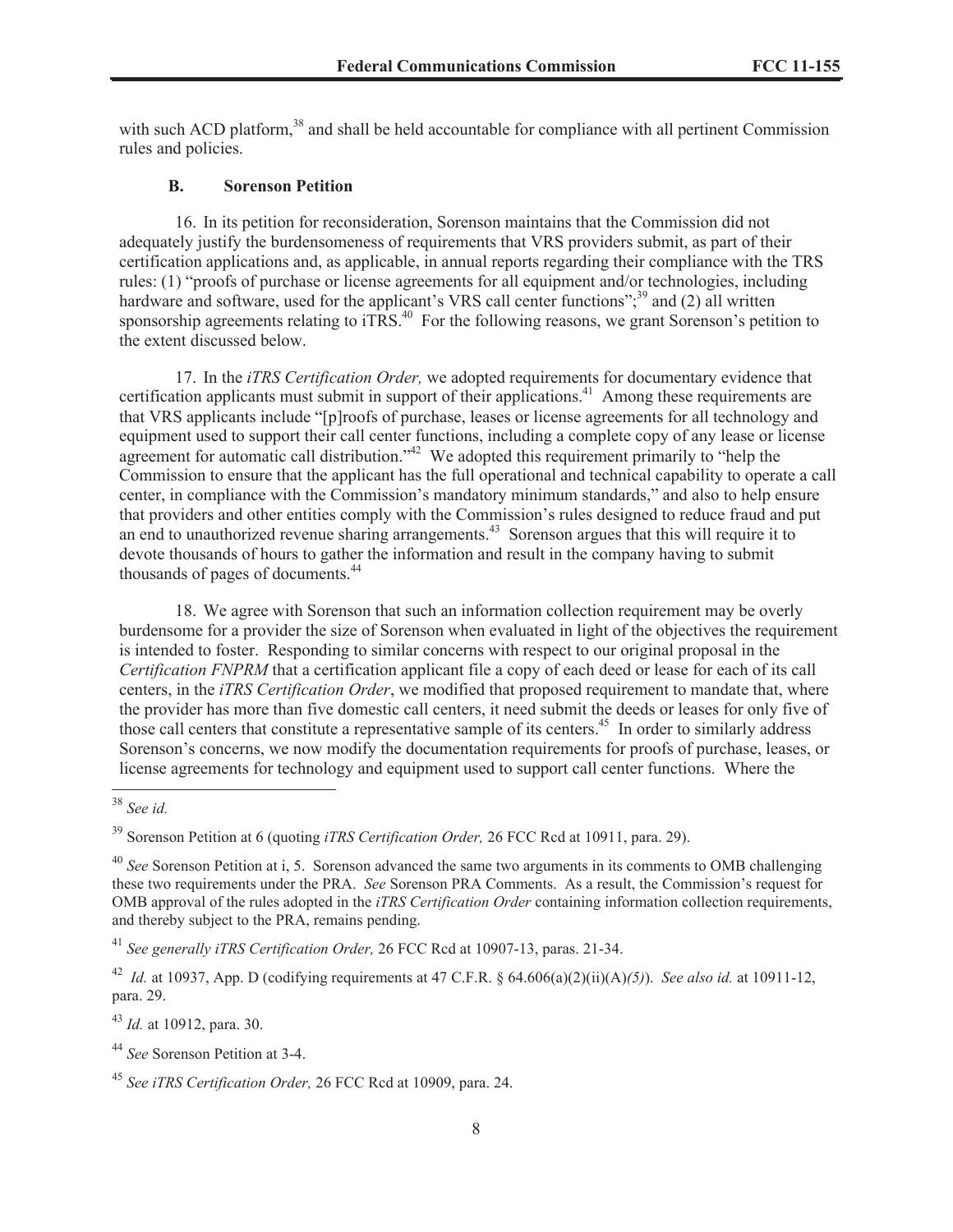provider has more than five domestic call centers, it must provide such documentation for five of its centers, that constitute a representative sample of its centers.<sup>46</sup> As we did when we adopted modified requirements for submission of employment agreements and lists of employees,<sup>47</sup> however, we require applicants to retain proofs of purchase for all technology and equipment used to support call center functions for all of their call centers, and to furnish such documentation to the Commission upon the Commission's request.

19. In addition, as with call center deeds or leases, we continue to require providers to submit documentation for all technology and equipment used to support call center functions for VRS providers that maintain five or fewer domestic call centers, and for all international call centers regardless of the provider's size.<sup>48</sup> Furthermore, we continue to require all VRS applicants, regardless of size, to describe in their submissions the technology and equipment used to support their call center functions - including, but not limited to, ACD, routing, call setup, mapping, call features, billing for compensation from the TRS Fund, and registration.<sup>49</sup> However, in response to Sorenson's stated concerns, we modify the requirement that the applicant state whether the technology and equipment for each call center function is owned or leased<sup>50</sup> to pertain only to the maximum of five call centers for which, as described above, the applicant must provide proofs of purchase, license agreements, or leases. Finally, in light of the particular documentation requirements applicable to leased ACD platforms,<sup>51</sup> we will continue to require that VRS applicants provide a *complete copy* of all ACD leases or license agreements.<sup>52</sup>

20. Regarding the burdens associated with our documentation requirements related to sponsorship agreements, Sorenson argues that it would take roughly 242 hours of work to comply in its initial application, and an average of 26 hours per year to comply with respect to annual reporting updates.<sup>53</sup> In response to Sorenson's concerns, we clarify these requirements as follows. In the *iTRS Certification Order* (in the paragraph captioned "List of Sponsorship Arrangements"), we required that applicants submit "a list of all . . . sponsorship or marketing arrangements and associated agreements, but only those related to iTRS."<sup>54</sup> We clarify that applicants need only to submit a list of all sponsorship arrangements, and to describe on that list any associated written agreements relating to iTRS – applicants need not furnish the actual copies of the arrangements and associated agreements, but must retain copies of all such arrangements and agreements for a period of three years from the date of the application and submit them to the Commission upon request. We will revise section  $64.606(a)(2)(ii)(E)$  of our rules

<sup>&</sup>lt;sup>46</sup> As with call center deeds or leases, when choosing a representative sampling of call centers for which to supply documentation for the technologies and equipment used to support call center functions, applicants should include within that sampling a range of such centers as determined by the center's size (by numbers of CAs) and location. Providers already in the market should also consider call volume. *See id.* at n.67.

<sup>47</sup> *See id.* at 10911, para. 27.

<sup>48</sup> *See id.* at para. 24.

<sup>49</sup> *See id.* at 10911, para. 29.

<sup>50</sup> *See id.*

<sup>51</sup> *See id.* at 10906-07, paras. 17-19.

<sup>52</sup> *See id.* at 10937, App. D (codifying requirement at 47 C.F.R. § 64.606(a)(2)(ii)(A)*(5)*).

<sup>53</sup> *See* Sorenson Petition at 5.

<sup>54</sup> *iTRS Certification Order,* 26 FCC Rcd at 10912, para. 31.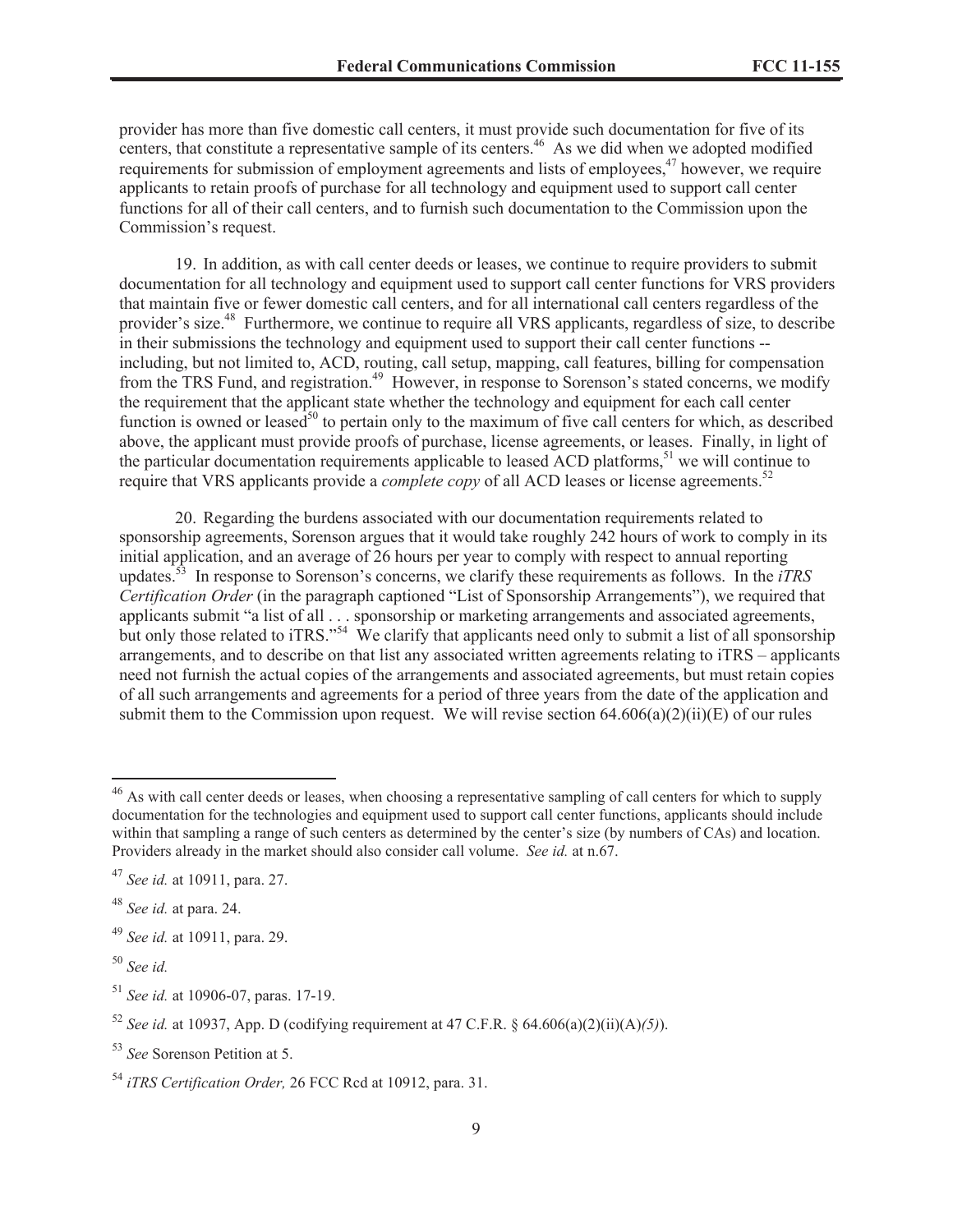accordingly.<sup>55</sup> Thus, as clarified, the burdens on any iTRS provider, including Sorenson, to comply with section  $64.606(a)(2)(ii)(E)$  are hereby significantly lessened.

21. Both the APA and the Commission's rules require notice of substantive rules issued by the Commission, with limited exceptions, to be made not less than 30 days before such rules goes into effect, absent good cause shown and published with the rule.<sup>56</sup> In this case, we find good cause to make these rule modifications effective upon publication in the *Federal Register* of notice of the approval of the modified rule by OMB under the PRA. We extended the stay of effectiveness of section 64.604(c)(5)(iii)(N)*(1)(iii)* of our rules until November 15, 2011, in order to enable entities currently providing VRS via subcontracting to apply for certification prior to the expiration of the stay, and to prevent such entities from being forced to cease operations without having had the opportunity to seek a seamless transition to certification.<sup>57</sup> The rule modifications we adopt in this *MO&O* affect the documentation that certification applicants must submit to the Commission. Because entities not currently certified by the Commission must be certified by November 15, 2011, in order to be eligible for compensation from the Fund for their provision of iTRS, good cause exists to make the rule modifications in this *MO&O* effective as soon as possible, upon publication in the *Federal Register* of notice of OMB approval of these modifications. In the event that OMB approval of the modified rule and those adopted in the *iTRS Certification* Order that also contain information collections is granted within thirty days of publication of this *MO&O*, this will allow all such rules to go into effect concurrently, and enable entities seeking iTRS certification to apply immediately. Moreover, because the rule modifications we adopt in this *MO&O* modify rules that the Commission adopted on July 28, 2011 – and, in so doing, *decrease* the burdens on iTRS providers – interested entities have had far more than 30 days notice of the documentation requirements with which they must comply.

22. Purple Communications, Inc. filed a "response" to the Sorenson Petition, in which it requested that applicants be required in their VRS certification applications to disclose their financial arrangements with any contractors or interested entities.<sup>58</sup> Such a requirement is not necessary at this juncture because we believe that the safeguards included in our new disclosure requirements -- for example, those requiring disclosure of financial interests<sup>59</sup> and sponsorship arrangements<sup>60</sup> -- balance well the need for Commission oversight of providers with minimizing information collection burdens on providers.<sup>61</sup> Indeed, as Purple itself concedes, "the certification process and related disclosure of sponsorship agreements seems to be an appropriate avenue to maximize transparency."<sup>62</sup>

<sup>55</sup> *See* App. C, *infra.*

<sup>56</sup> *See* note 6, *supra*.

<sup>57</sup> *See VRS Revenue Sharing Prohibition Stay Extension Order* at para. 4.

<sup>58</sup> *See* Purple Communications, Inc. *Response to Petition for Reconsideration,* CG Docket No. 10-51 (filed Oct. 12, 2011) (Purple Response).

<sup>59</sup> *See iTRS Certification Order,* 26 FCC Rcd at 10910, para. 26.

<sup>60</sup> *See id.* at 10912, para. 31.

<sup>61</sup> *See, e.g.*, *id.* at 10910, para. 26.

<sup>62</sup> Purple Response.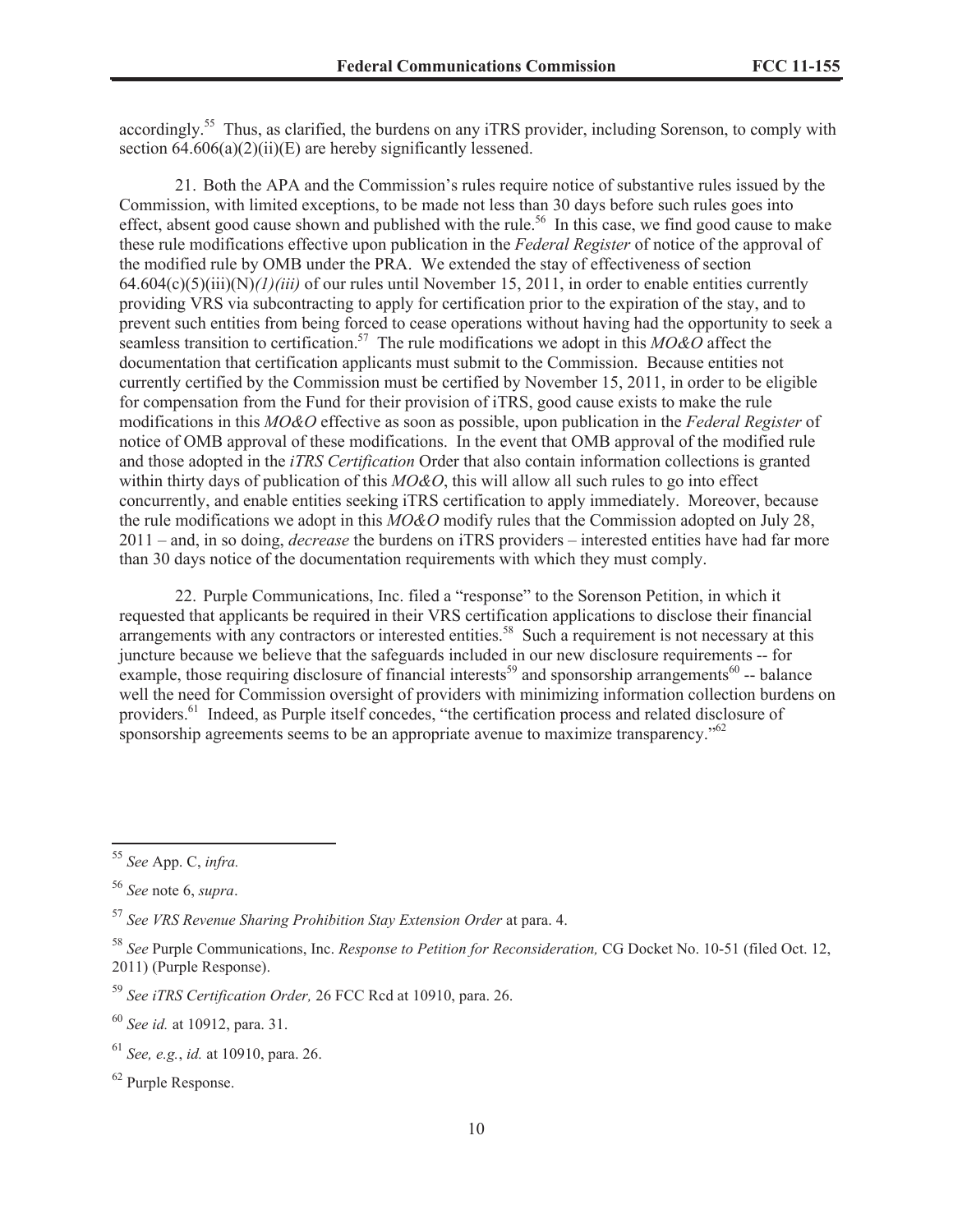# **C. AT&T Petition**

23. In its petition for reconsideration, AT&T generally seeks reconsideration of the requirements in the *iTRS Certification Order* that applicants for certification operate their own call centers and employ their own CAs.<sup>63</sup> In addition, AT&T seeks reconsideration of the prohibition against VRS providers subcontracting these core VRS functions to another certified VRS provider.<sup>64</sup> AT&T argues that these changes to the rules are unsupported by the record, are unnecessary given other recently-adopted VRS rules, and could increase the costs of VRS providers.<sup>65</sup> Specifically, AT&T contends that the record in this Docket contains insufficient support to demonstrate that the facilities-based service requirements adopted in the *iTRS Certification Order* will reduce waste, fraud, or abuse of the Fund.<sup>66</sup>

24. In the *iTRS Certification Order*, we considered and rejected the same arguments repeated by AT&T in its petition. In its comments filed in response to the *Certification FNPRM*, AT&T claimed that ownership and operation of call centers was not necessary to provide quality VRS service, and that imposing such a requirement would reduce competition among providers.<sup>67</sup> We were not persuaded by these arguments at that time, and we concluded in the *iTRS Certification Order* that requiring VRS providers to lease, license, or acquire and operate their own facilities and employ their own CAs would better ensure compliance with our rules and reduce fraud.<sup>68</sup> We see no reason to revisit that conclusion here. Indeed, there is ample evidence in the record of this proceeding that allowing VRS providers that operate without their own facilities to seek reimbursement from the Fund has contributed to the serious fraud that has plagued the VRS program.<sup>69</sup>

25. Moreover, we do not agree with AT&T's assertion that the facilities-based service requirements are unnecessary in light of the TRS reforms that we have undertaken. We think it prudent to address waste, fraud and abuse, as witnessed in the VRS program, using multiple measures, and our broad review of the certification process, culminating in the *iTRS Certification Order,* is one of several important components of combating these unlawful activities.<sup>70</sup> We also cannot credit AT&T's speculative contention that the facilities-based service requirement could stifle competition and innovation in the provision of VRS.<sup>71</sup> AT&T maintains that the rules requiring the operation of call centers and direct employment of CAs, and prohibiting the subcontracting of these core functions to another certified provider, could cause currently-operating providers to withdraw from the business of providing VRS.<sup>72</sup> Our goals in reforming the certification rules are to ensure the provision of quality

<sup>64</sup> *Id.*

<sup>65</sup> *Id.*

<sup>66</sup> *Id.* at 2.

<sup>67</sup> AT&T *Certification FNPRM* Comments at 12.

<sup>68</sup> *iTRS Certification Order,* 26 FCC Rcd at 10905, para. 16.

<sup>69</sup> *See id.*, citing *VRS Practices R&O* at paras. 54-58.

<sup>70</sup> *See generally VRS Practices R&O* (adopting rules to detect and prevent fraud and abuse in the provision of VRS); *Structure and Practices of the Video Relay Service Program*, CG Docket No. 10-51, Notice of Inquiry, 25 FCC Rcd 8597 (2010) (initiating a fresh look at the structure of the VRS program, in part to ensure that it is less susceptible to the waste, fraud and abuse that plague the current program).

<sup>71</sup> *See* AT&T Petition at 9-12.

<sup>72</sup> *See id.*

<sup>&</sup>lt;sup>63</sup> AT&T Petition at 1.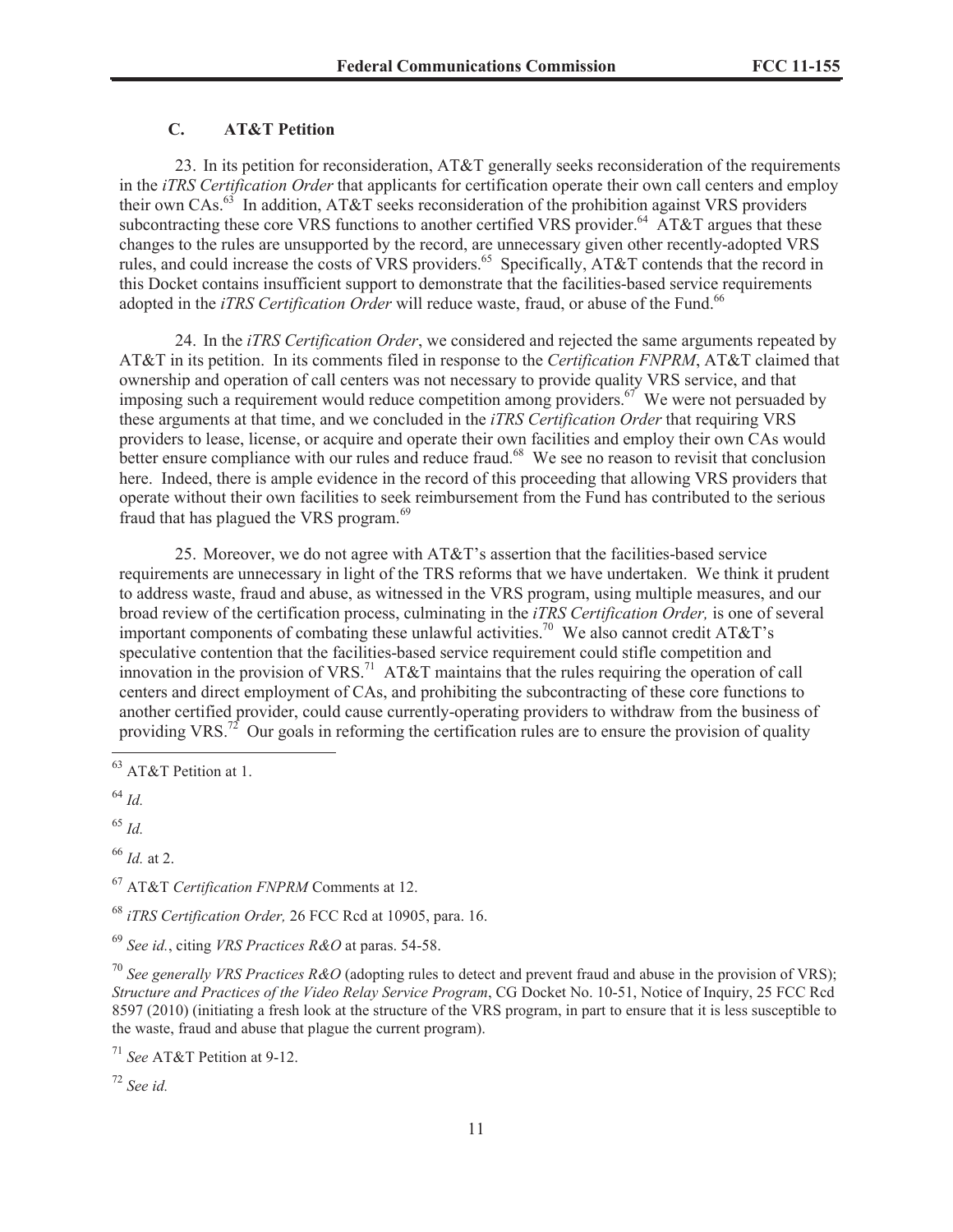VRS in compliance with the Commission's rules, and to prevent waste, fraud, and abuse through improved Commission oversight, $73$  and the facilities-based service requirements is designed to achieve these goals.<sup>74</sup> We therefore believe that VRS providers with legitimate business models should find greater opportunities to serve consumers once we have eliminated opportunities for arbitrage by providers who prioritize making money over providing quality service. As the Commission noted in the *VRS Practices R&O and Certification FNPRM*, questionable provider call handling practices have threatened the viability of the VRS program.<sup>75</sup> The reforms that we have adopted in the *iTRS Certification Order* and elsewhere, including the requirement that VRS providers themselves operate call centers and employ their CAs, represent our attempt to ensure that VRS will remain available to all consumers who use this service, through protecting the integrity of the VRS program,  $\frac{7}{6}$  and helping to ensure that compensation from the Fund only goes to providers qualified to provide VRS in compliance with our rules. Accordingly, for all of these reasons, we deny the AT&T Petition.

### **III. ORDER**

26. In this Order, we clarify, *sua sponte,* certain provisions of the *iTRS Certification Order* related to on-site visits to the premises of applicants and certified providers. In the *iTRS Certification Order*, we adopted rules governing on-site visits by Commission staff to the premises of applicants for certification, as well as to iTRS providers' premises after they are certified. Specifically, we reserved the right to include, as part of the iTRS certification process, an on-site visit to the applicant's headquarters, offices or call centers, to verify the information provided in the application for certification. We also reserved the right to make subsequent, unannounced on-site visits to iTRS providers' premises once they receive certification, for the purpose of ensuring continued compliance with certification requirements.<sup>77</sup>

27. We did not specify in the rule we adopted regarding on-site visits to applicants' premises whether such visits would occur with prior notice or unannounced.<sup>78</sup> Consistent with our stated objective of verifying compliance with our rules, we clarify that such visits to both applicants for certification and certified providers may be announced or unannounced,<sup>79</sup> which will further the goals of verifying the information provided in a certification application, and help us to better assess the ability of the applicant to provide, or performance of certified provider in providing, service in compliance with

<sup>78</sup> *See id.* at 10937, App. D (codifying on-site visits rule at 47 C.F.R. § 64.606(a)(3)).

<sup>73</sup> *See iTRS Certification Order,* 26 FCC Rcd at 10898-99, 10905-06, paras. 1, 15-16.

<sup>74</sup> *See id.* at 10905, para. 15.

<sup>75</sup> *VRS Practices R&O and Certification FNPRM,* 26 FCC Rcd at 5551, para. 6.

<sup>76</sup> *See, e.g.*, *id.* at 5552, para. 8 (rules adopted in the *VRS Practices R&O* designed to "preserve the integrity of the VRS program").

<sup>77</sup> *See iTRS Certification Order,* 26 FCC Rcd at 10914, para. 36.

 $79$  Where the Commission conducts inspections of facilities subject to a Commission authorization in any service, it is general practice to conduct such inspections on an unannounced basis. *See*, *e.g.,Greenwood Acres Baptist Church,*  Memorandum Opinion and Order, 22 FCC Rcd 1442, 1444, para. 8 (EB 2007) (no advance notice or appointment is necessary for the Commission to conduct an inspection), *citing Norfolk Southern Railway Company*, Order, 11 FCC Rcd 519 (CIB 1996) (any delay in an inspection can shelter a serious violation). *See also Mark N. Lipp, Esquire and Christopher D. Imlay, Esquire,* Letter, 25 FCC Rcd 2588, 2589 (MB 2010); Enforcement Bureau Fact Sheet: Inspection Authority (Mar. 2005), found at http://transition.fcc.gov/eb/otherinfo/inspect.html.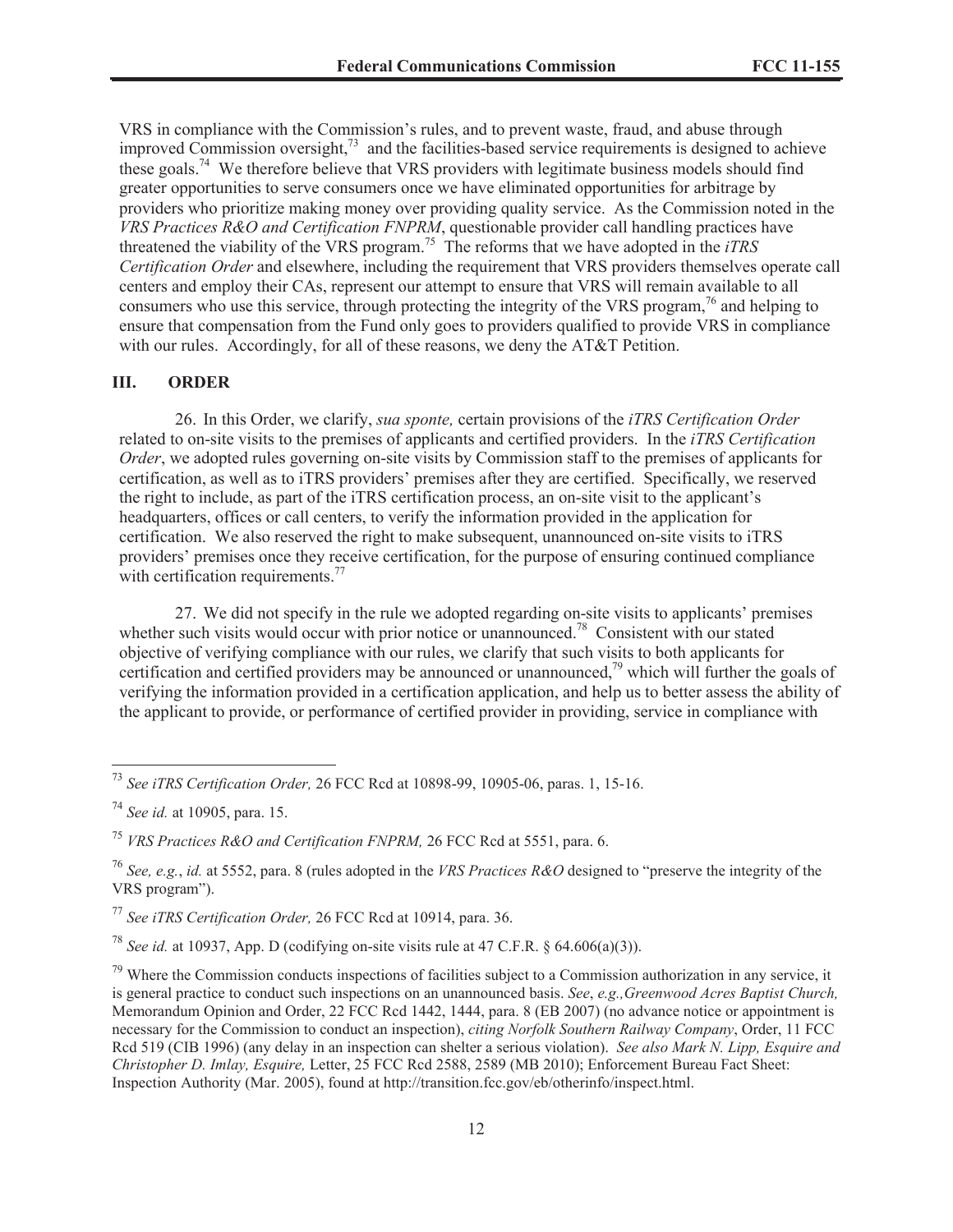our rules.<sup>80</sup> In this regard, we will consider on-site visits to be equivalent to requests to examine, verify and audit data received from eligible TRS providers under our rules.<sup>81</sup> For both applicants and certified providers, on-site visits may incorporate the examination of all aspects of iTRS service provision, including, but not limited to, inspection of any documents related to the provision of iTRS, and the monitoring of live iTRS calls. In the case of applicants for certification, we may seek to verify the information contained in the application through an on-site visit, and may further opt, if necessary, to grant certification only conditionally until an on-site visit has been completed.

28. Applicants for certification and certified providers must comply with a request by an authorized representative of the Commission to conduct either announced or unannounced on-site visits. In the case of applicants, the failure to allow complete access to inspect areas of the premises and documents related to the provision of iTRS, and to observe live iTRS calls, at the time of an authorized on-site visit will be cause for application denial. In the case of certified providers subject to an on-site visit to ensure continued compliance with our rules and requirements, such failure will result in the suspension of payments from the Fund until such access to iTRS-related areas, documents and activities is allowed.<sup>82</sup> In addition, a certified provider's failure to cooperate with an announced or unannounced on-site visit will be deemed a violation of our rules governing provider audits<sup>83</sup> and thus, may also lead to a Commission proceeding imposing appropriate sanctions, including the suspension or revocation of the provider's certification or forfeiture proceedings.<sup>84</sup>

<sup>83</sup> *See* ¶ 27, *supra*.

<sup>80</sup> *See iTRS Certification Order,* 26 FCC Rcd at 10914, para. 36. Such visits to iTRS providers may occur during their business hours. For instance, as discussed above, section 64.604(b)(4) of the Commission's rules requires that VRS providers operate 24 hours per day. *See* ¶ 10, *supra.* Accordingly, inspections of the premises, documents and operations of any iTRS provider operating 24 hours per day may be made at any time of day or night. A nighttime inspection may be very useful, for instance, to the extent we suspect that certain entities plan to rely substantially on subcontracting and other arrangements for their call center functions and/or CA services, during late night hours. *See* ¶ 31, *infra.* 

<sup>&</sup>lt;sup>81</sup> In the *VRS Practices R&O*, the Commission stated that all TRS providers must submit to audits annually or, if necessary, at any other time deemed appropriate by the Commission, the Fund administrator, or by the Commission's Office of Inspector General, that such audits may, as necessary, include on-site visits, and that failure to fully cooperate in such audits, including failure to provide documentation upon reasonable request, will result in automatic suspension of TRS payments until sufficient documentation is provided. *See VRS Practices R&O*, 26 FCC Rcd at 5584, para. 84 and n.228; 47 C.F.R.  $\frac{64.604(c)(5)(iii)(C)(6)}{60}$ .

<sup>82</sup> *See iTRS Certification Order,* 26 FCC Rcd at 10937, App. D (codifying 47 C.F.R. § 64.606(a)(3)) (specifying that "the Commission may conduct one or more on-site visits of the applicant's premises, to which the applicant must consent"). We also expressed our intention to "make subsequent, unannounced on-site visits of iTRS providers once they receive certification for the purpose of ensuring continued compliance with certification requirements." *Id.* at 10914, para. 36.

<sup>&</sup>lt;sup>84</sup> The Commission may conduct audits, including on-site visits, and require a certified VRS providers to submit documentation demonstrating ongoing compliance with the Commission's minimum standards, "at times determined appropriate by the Commission." 47 C.F.R. § 64.604(c)(5)(iii)(C)(6); *see VRS Practices R&O*, 26 FCC Rcd at 5584, para. 84 and n.228. 47 C.F.R. § 64.606(e) provides authority for the Commission to suspend or revoke the certification of a VRS provider if, after notice and opportunity for a hearing, the Commission determines that such certification is no longer warranted. In addition, section 503 of the Communications Act and section 1.80 of the Commission's rules authorizes the Commission to impose monetary forfeitures for failure to comply with the rules or Commission orders. 47 U.S.C. § 503, 47 C.F.R. § 1.80.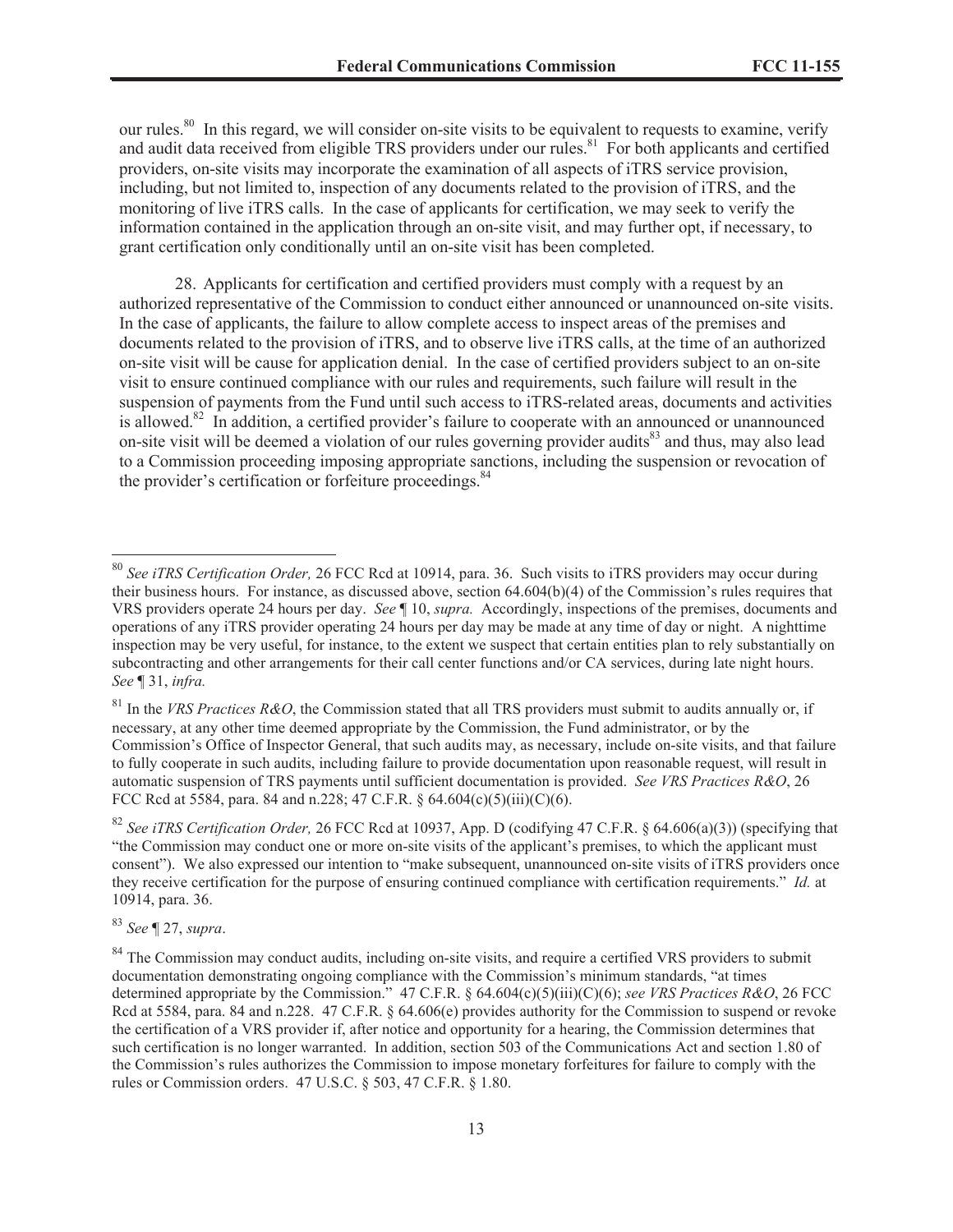### **IV. FURTHER NOTICE OF PROPOSED RULEMAKING**

29. In Section II.A.2. of the *MO&O*, above, we clarify that certified VRS providers may rollover VRS traffic to another eligible provider when unable to handle an unexpected and temporary surge in call traffic due to exigent circumstances. In that discussion, we recognize that the Commission, in the *VRS Practices R&O*, adopted a rule prohibiting an eligible provider from contracting with or otherwise authorizing any third party from providing interpretation services or call center functions on its behalf, unless that party is also eligible for compensation from the Fund.<sup>85</sup> We also clarify in the *MO&O*, however, that non-certified applicants for certification may not rely on a plan to subcontract with an eligible provider for, or otherwise authorize, the provision of CA services or call center functions on their behalf, to demonstrate their eligibility for certification.<sup>86</sup> In this *Further Notice*, we propose to modify our rules to provide that a certified provider may subcontract with another certified provider for, or otherwise authorize the provision by another certified provider of, CA services or call center functions only in the event of an unexpected and temporary surge in call traffic due to exigent circumstances, and seek comment on this proposal.

30. In the *VRS Practices R&O,* the Commission amended its rules in order to reduce fraud and establish better oversight of the VRS program, and to address the unauthorized revenue sharing arrangements that have proliferated in the VRS program.<sup>87</sup> Among the rules that the Commission adopted to effectuate those goals was section 64.604(c)(5)(iii)(N)*(1)(iii)*, adopted to "ensure that an eligible provider is responsible for providing the core components of VRS."<sup>88</sup> To that same end, in the accompanying *Certification FNPRM,* the Commission sought comment on a number of proposed modifications to its certification process, to ensure that all iTRS entities seeking certification, including VRS providers, are fully qualified to provide iTRS in compliance with the Commission's rules.<sup>89</sup> In the resulting *iTRS Certification Order,* we required that entities wishing to be eligible for compensation from the Fund for the provision of VRS be certified by the Commission, operate the core facilities necessary to provide VRS service, and employ their own CAs.<sup>90</sup> In so acting, we explained that "requiring VRS providers to operate their own call centers and to employ their own CAs will ensure that certified providers exercise necessary oversight of *their own operations* and compliance with Commission rules, and enable the Commission to better oversee the core operations of these providers."<sup>91</sup>

31. While our intention in the *iTRS Certification Order* was thus to promote qualified, standalone providers<sup>92</sup> operating their own call centers and employing their own CAs, we now recognize that the rule, as adopted in the *VRS Practices R&O,* has resulted in conflicting interpretations among

<sup>86</sup> *See* ¶ 12, *supra.*

<sup>88</sup> *Id.* at para. 58.

<sup>89</sup> *Id.* at 5589, para. 95.

<sup>90</sup> *iTRS Certification Order,* 26 FCC Rcd at 10905, para. 15.

<sup>91</sup> *iTRS Certification Order,* 26 FCC Rcd at 10905, para. 16 (emphasis added).

<sup>85</sup> *See* ¶ 9, *supra* (citing 47 C.F.R. § 64.604(c)(5)(iii)(N)*(1)(iii)*).

<sup>87</sup> *VRS Practices R&O and Certification FNPRM,* 26 FCC Rcd at 5574, para. 57.

<sup>92</sup> *See id.* at 10906, para. 17 (allowing an eligible provider to lease an ACD platform – one of the core call center functions -- from another eligible provider only on a "stand-alone basis," and prohibiting revenue sharing as a term of the lease).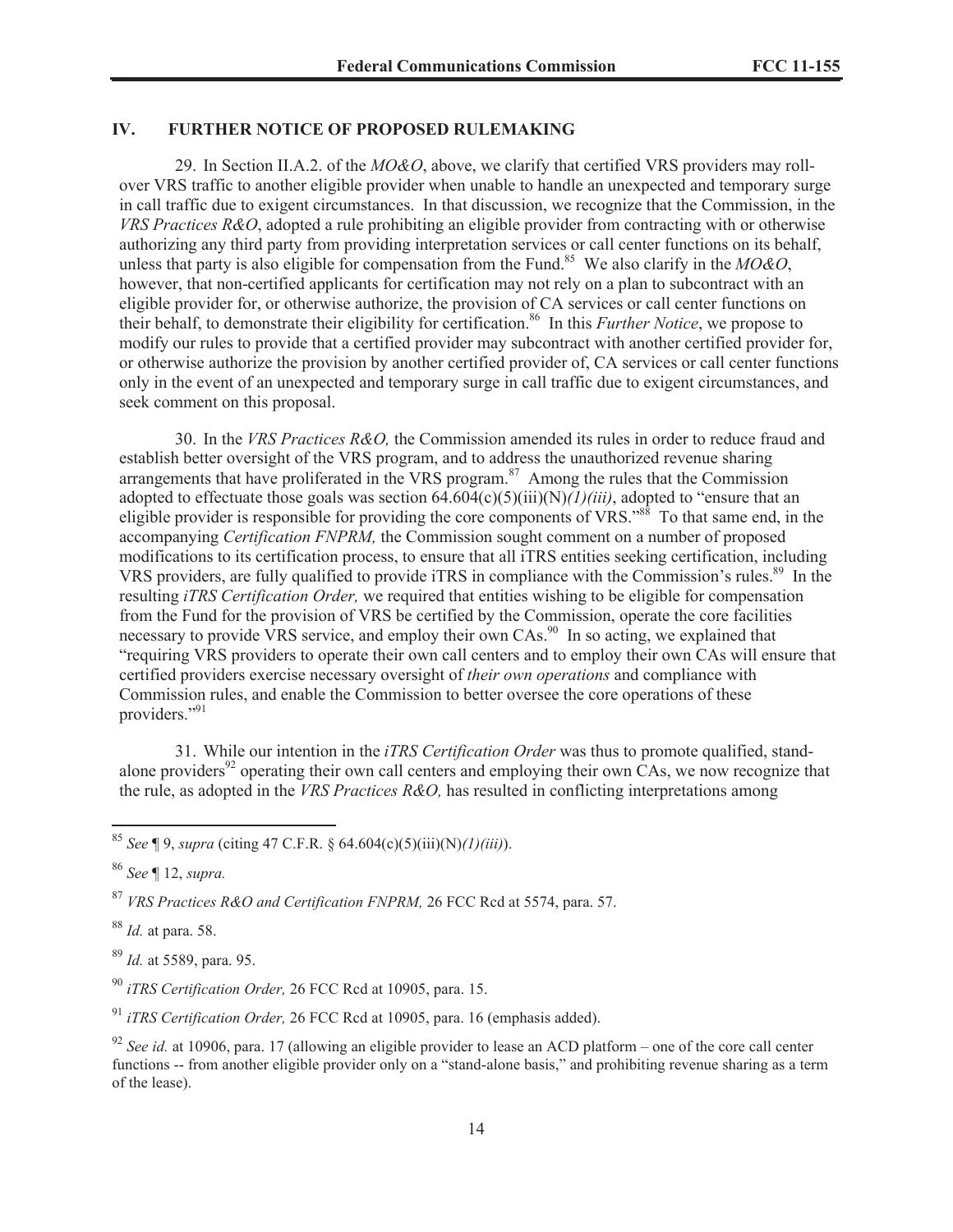currently certified and would-be certified providers. For instance, as discussed above, Sprint was motivated to seek Commission "confirm[ation] of [Sprint's] understanding" that under the rules adopted in the *iTRS Certification Order,* certified VRS providers will be able to send traffic to other certified VRS providers when they are unable to immediately handle that traffic due to factors outside of their control, and still be able to bill and receive compensation from the Fund for such traffic.<sup>93</sup> In addition, AT&T read the *iTRS Certification Order* as "allowing only the facilities-based provision of VRS rather than allowing subcontracting between certified VRS providers for the core functions of VRS, as enunciated in the *VRS Practices R&O*."<sup>94</sup> Given these conflicting interpretations, we are increasingly concerned that parties may seek to rely substantially on subcontracting and other arrangements for their own VRS functions once they have become certified by the Commission as eligible providers. We acknowledge that in the *VRS Practices R&O*, we observed that subcontracting of core VRS components to other eligible providers, whose operations are under the direct supervision of the Commission, "pose[s] less risk to the integrity of the [VRS] program."<sup>95</sup> Nevertheless, in light of our above-noted concerns, we believe that reliance by providers on subcontracting arrangements may perpetuate the types of revenue sharing schemes that we sought to put an end to in the *VRS Practices R&O.*<sup>96</sup>

32. Therefore, to better ensure that we foster the provision of VRS by qualified, stand-alone providers operating their own call centers and employing their own CAs, we tentatively conclude that we should modify section 64.604(c)(5)(iii)(N)*(1)(iii)* to allow an eligible VRS provider to contract with or otherwise authorize another eligible provider to provide CA services or call center functions on its behalf *only* when such arrangements are necessitated by an unexpected and temporary surge in call traffic due to exigent circumstances, such as in the event of a natural disaster or other comparable emergency that is outside the provider's control. In all other circumstances, certified providers must provide the core components of VRS using their owned facilities and their full- or part-time employees. We find this proposed modification to be consistent with our stated VRS program goals.<sup>97</sup> We further find this proposed modification to be reasonable and in the public interest, as it will facilitate redundancy, and thus reliability, of VRS services.<sup>98</sup>

33. We seek comment on this tentative conclusion. We also seek comment on the specific types of exigent circumstances that would warrant subcontracting or similar arrangements between eligible providers. We seek to ensure that this proposed rule modification does not open a window for the routine transfer of call traffic between eligible VRS providers, for example, in order to avoid violation of our VRS speed of answer rule.<sup>99</sup> Transfer of call traffic between eligible providers should not routinely occur, but rather should be the rare exception that occurs only in exigent circumstances.

34. In addition, we tentatively conclude that, when a provider seeks to be reimbursed from the Fund for minutes transferred to another eligible VRS provider as a result of exigent circumstances, it should submit such minutes in its monthly submission to the Fund administrator for reimbursement in

<sup>93</sup> Sprint Petition at 5. *See id.* at 1; *see also* ¶¶ 8-11, *supra* (addressing Sprint's requested clarification regarding roll-over VRS traffic).

<sup>94</sup> AT&T Petition at 3 (citing *VRS Practices R&O,* 26 FCC Rcd at 5574, para. 58).

<sup>95</sup> *VRS Practices R&O,* 26 FCC Rcd at 5574, para. 158 n.164.

<sup>96</sup> *See id.* at 5570-75, paras. 47-61.

<sup>97</sup> *See, e.g.*, *iTRS Certification Order,* 26 FCC Rcd at 10905, paras. 15-16.

<sup>98</sup> *See* ¶ 11, *supra.*

<sup>99</sup> *See* 47 C.F.R. § 64.604(b)(4)(i).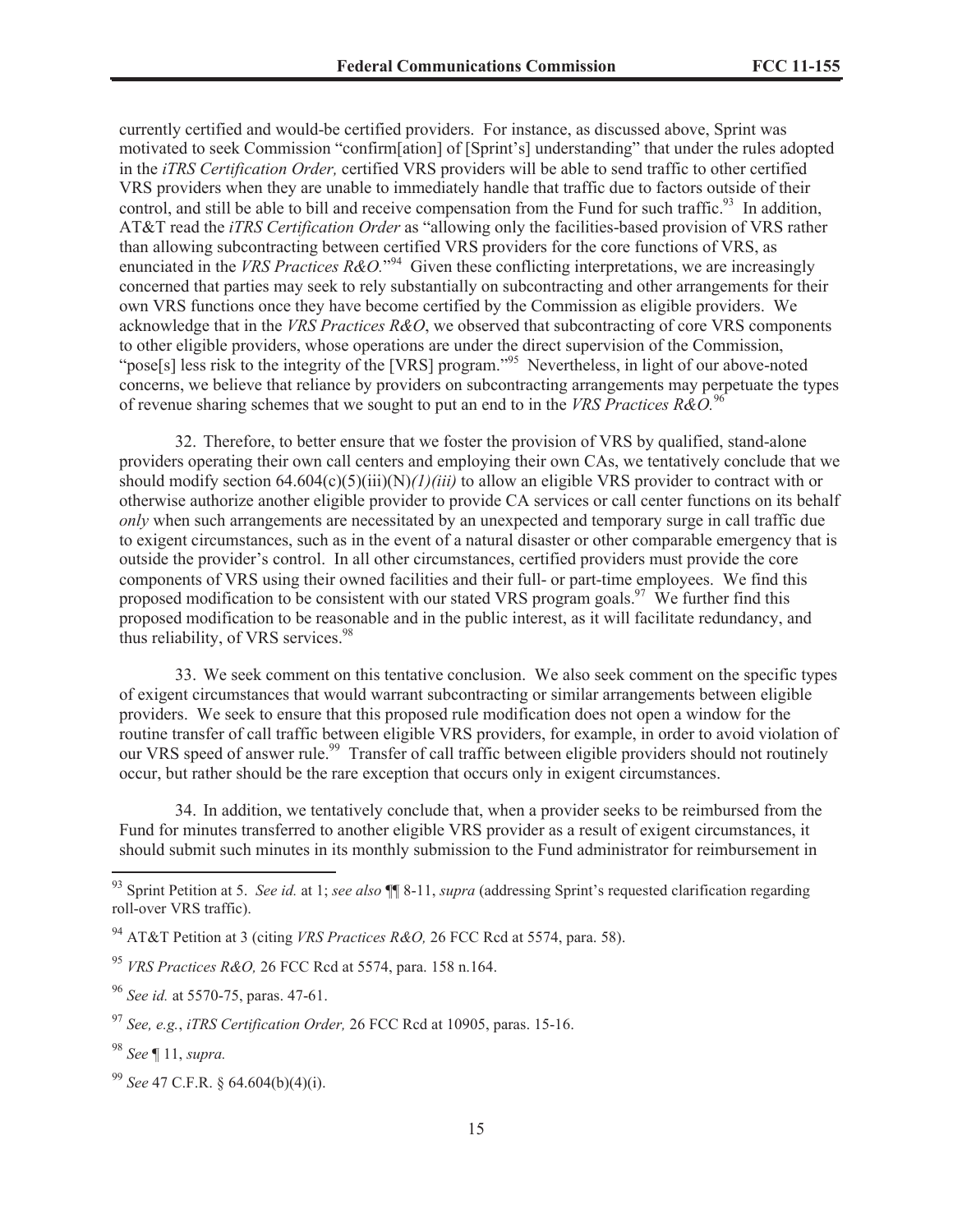the normal course, but must identify any such minutes as having been handled by another provider and identify the other provider. The Fund administrator shall determine whether exigent circumstances exist as part of its normal processes for verifying monthly submissions, and may request additional information regarding the specifics of the exigent circumstances for purposes of determining whether, in fact, exigent circumstances existed and whether reimbursement is warranted. The Fund administrator may withhold reimbursements for minutes where it finds that no exigent circumstances existed, or otherwise finds that the request for reimbursement is not sufficiently substantiated.<sup>100</sup> The Fund administrator shall reimburse the transferring eligible provider for compensable minutes resulting from transferred call traffic. We seek comment on these tentative conclusions. We also seek comment on whether there are any other types of documentation that providers should be required to furnish to the TRS Fund administrator, with their monthly submissions of data to support reimbursement from the Fund, in order to demonstrate that exigent circumstances necessitated the transfer of call traffic, and on the specific information they should be required to provide regarding the minutes handled under such circumstances.

35. Furthermore, we seek comment on how the transferring eligible provider may compensate the transferee for handling such call traffic without violating our rule against VRS revenue-sharing agreements. We tentatively conclude that such compensation may not be based on per-minute revenue sharing,<sup>101</sup> and seek comment on this tentative conclusion. We also seek comment on whether, in the event the Fund administrator or the Commission determines that no exigent circumstances existed, the Fund administrator should withhold payment for the transferred traffic, or the Fund administrator should be authorized to directly pay the eligible provider that handled the traffic; and whether, in the latter scenario, directly paying the eligible provider that handled the traffic might provide incentives for eligible providers to engage in unauthorized revenue sharing arrangements.

36. Finally, we seek comment on whether there are any other amendments that we should make to our rules to facilitate the transfer of call traffic between eligible providers in exigent circumstances. Furthermore, we seek comment on whether there are any other limited exemptions we should recognize to our general prohibition on an eligible provider contracting with or otherwise authorizing any third party from providing interpretation services or call center functions on its behalf, in light of our intention to promote qualified, stand-alone providers operating their own call centers and employing their own  $CAs.<sup>102</sup>$ 

## **V. PROCEDURAL MATTERS**

37. *Comments and Reply Comments*. Pursuant to Sections 1.415 and 1.419 of the Commission's rules,<sup>103</sup> interested parties may file comments on or before 30 days after the date of publication of the *Further Notice* in the Federal Register, and reply comments on or before 60 days after the date of publication of the *Further Notice* in the Federal Register. Comments may be filed using: (1) the Commission's Electronic Comment Filing System (ECFS); or (2) by filing paper copies. All filings should reference the docket number of this proceeding, CG Docket No. 10-51.

<sup>100</sup> *See* 47 C.F.R. § 64.604(c)(5)(iii)(E).

<sup>101</sup> *See VRS Practices R&O*, 26 FCC Rcd at 5570-75, paras. 47-61.

<sup>102</sup> *See* ¶ 31, *supra.*

<sup>103</sup> 47 C.F.R. §§ 1.415 and 1.419.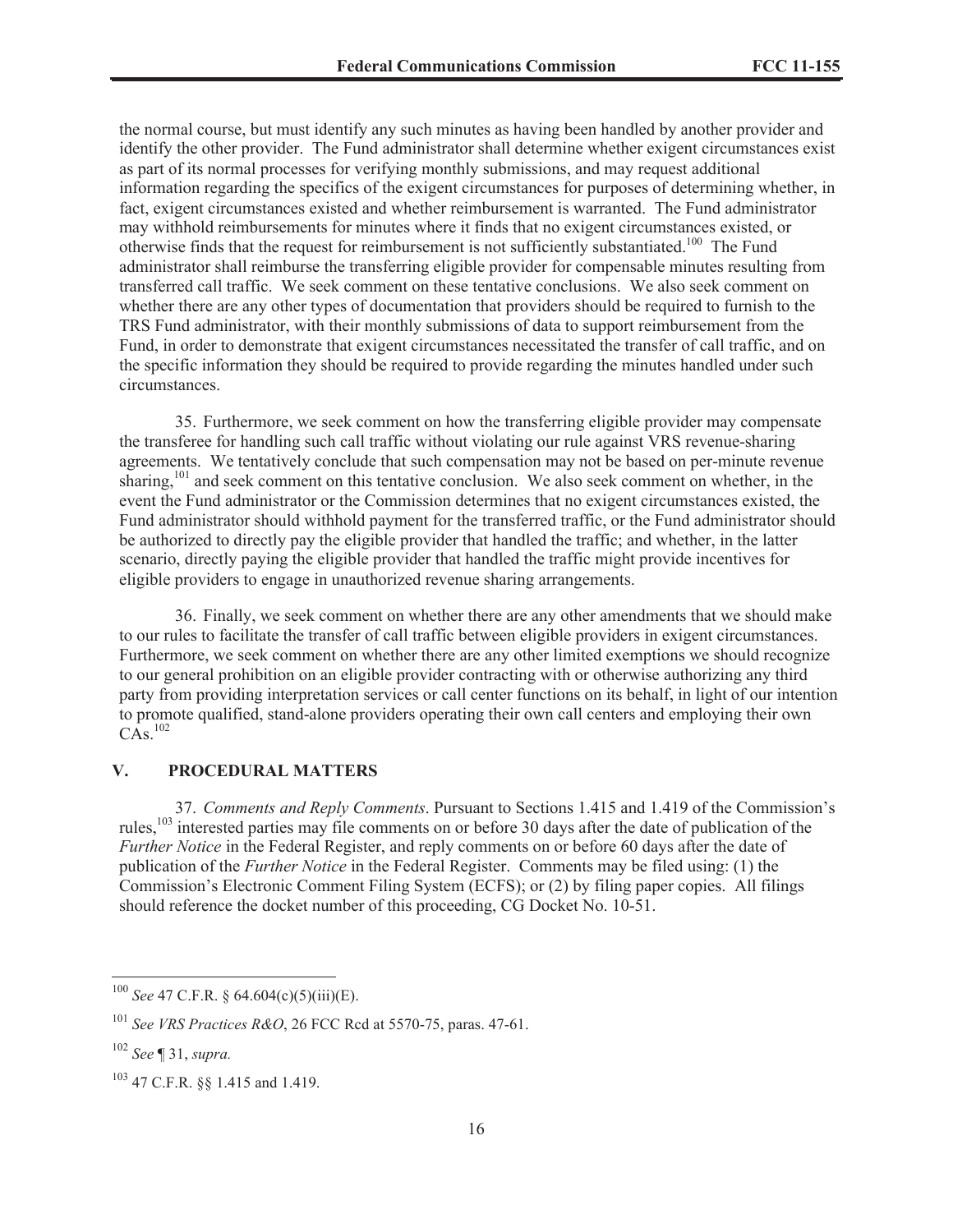- Electronic Filers: Comments may be filed electronically using the Internet by accessing the ECFS: http://fjallfoss.fcc.gov/ecfs2/. Filers should follow the instructions provided on the website for submitting comments. In completing the transmittal screen, ECFS filers should include their full name, U.S. Postal Service mailing address, and CG Docket No. 10-51.
- Paper Filers: Parties who choose to file by paper must file an original and one copy of each filing. Filings can be sent by hand or messenger delivery, by commercial overnight courier, or by first class or overnight U.S. Postal Service mail. All filings must be addressed to the Commission's Secretary, Office of the Secretary, Federal Communications Commission.
	- § All hand-delivered or messenger-delivered paper filings for the Commission's Secretary must be delivered to FCC Headquarters at  $\frac{445}{12}$ th Street, SW, Room TW-A325, Washington, DC 20554. The filing hours are 8:00 a.m. to 7:00 p.m. All hand deliveries must be held together with rubber bands or fasteners. Any envelopes or boxes must be disposed of *before* entering the building.
	- Commercial overnight mail (other than U.S. Postal Service Express Mail and Priority Mail) must be sent to 9300 East Hampton Drive, Capitol Heights, MD 20743.

38. *Paperwork Reduction Act of 1995 Analysis.* This document contains new and modified information collection requirements. The Commission notes that pursuant to the Small Business Paperwork Relief Act of 2002, Public Law 107-198, we previously sought specific comment on how the Commission might "further reduce the information collection burden for small business concerns with fewer than 25 employees." In this present document, we have assessed the effects of the rules for contributions to the TRS Fund and find that the collection of information requirements will not have a significant impact on small business concerns with fewer than 25 employees. As discussed at note 7, *supra*, the Commission received comments on the information collection requirements contained in the *iTRS Certification Order,* under OMB Control No. 3060-1150.<sup>104</sup> By the above *MO&O*, the Commission addresses OMB's and Sorenson's concerns by revising the language in the rules to require that providers that operate five or more domestic call centers only submit copies of proofs of purchase, leases or license agreements for technology and equipment used to support their call center functions for five of their call centers that constitute a representative sample of their centers, rather than requiring copies for all call centers. Further, the Commission clarifies that the rule requiring submission of a list of all sponsorship arrangements relating to iTRS only requires that a certification applicant include on the list associated written agreements, and does not require the applicant to provide copies of all written agreements. We believe that these two rule modifications significantly alleviate the burdens associated with the subject information collections requirements, and address the concerns Sorenson raised in its PRA comments filed with OMB.

39. *Initial Paperwork Reduction Act of 1995*. This *Further Notice* seeks comment on potential new or revised information collection requirements or may result in new or revised information collection requirements. If the Commission adopts any new or revised information collection requirement, the Commission will publish a separate notice in the Federal Register inviting the public to comment on the requirement, as mandated by the Paperwork Reduction Act of 1995.<sup>105</sup> In addition, pursuant to the Small Business Paperwork Relief Act of 2002, the Commission will seek specific

<sup>104</sup> Paperwork Reduction Act Comments of Sorenson Communications, Inc. (filed Sept. 6, 2011).

<sup>105</sup> *See* Pub. L. 104-13, 44 U.S.C. § 3501 *et. seq.*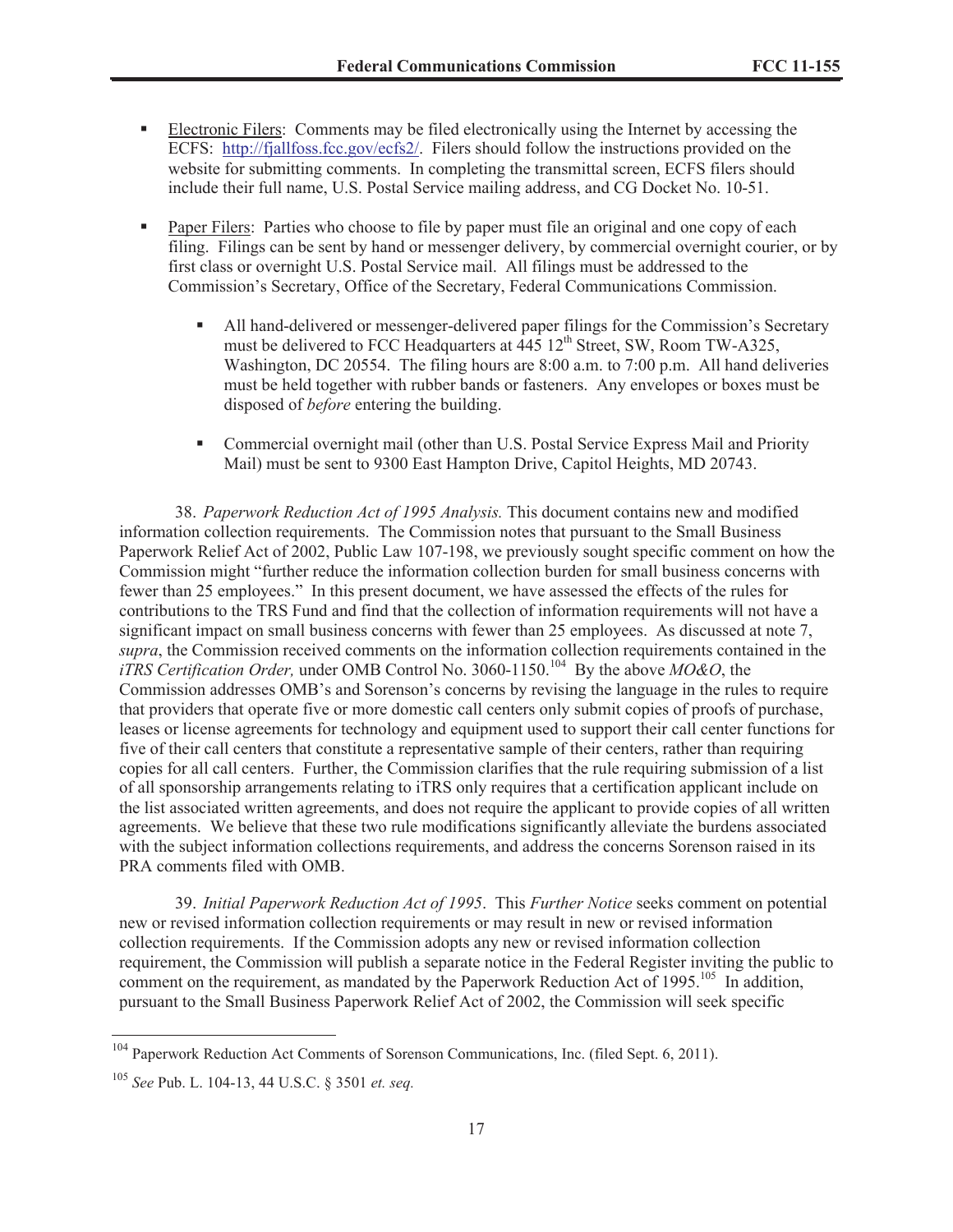comment from the public on how it might "further reduce the information collection burden for small business concerns with fewer than 25 employees."<sup>106</sup>

40. *Congressional Review Act.* The Commission will send a copy of this *MO&O* in a report to be sent to Congress and the Government Accountability Office pursuant to the Congressional Review Act. $107$ 

41. *Initial Regulatory Flexibility Analysis.* With respect to this *Further Notice*, an Initial Regulatory Flexibility Certification (IRFA) is contained in Appendix A. As required by Section 603 of the Regulatory Flexibility Act, the Commission has prepared an IRFA of the expected impact on small entities of the proposals contained in the *Further Notice*. Written public comments are requested on the IRFA. Comments must be identified as responses to the IRFA and must be filed by the deadlines for comments on the *Further Notice*. The Commission will send a copy of the *Further Notice*, including the IRFA, to the Chief Counsel for Advocacy of the Small Business Administration.<sup>108</sup>

42. *Final Regulatory Flexibility Certification.* With respect to this *MO&O*, a Final Regulatory Flexibility Certification (FRFC) is contained in Appendix B. As required by Section 603 of the Regulatory Flexibility Act, the Commission has prepared an FRFC of the expected impact on small entities of the requirements adopted in this *MO&O*. The Commission will send a copy of the *MO&O*, including the FRFC, to the Chief Counsel for Advocacy of the Small Business Administration.

43. *Ex Parte Rules.* This proceeding shall be treated as a "permit-but-disclose" proceeding in accordance with the Commission's *ex parte* rules.<sup>109</sup> Persons making *ex parte* presentations must file a copy of any written presentation or a memorandum summarizing any oral presentation within two business days after the presentation (unless a different deadline applicable to the Sunshine period applies). Persons making oral *ex parte* presentations are reminded that memoranda summarizing the presentation must: (1) list all persons attending or otherwise participating in the meeting at which the *ex parte* presentation was made; and (2) summarize all data presented and arguments made during the presentation. If the presentation consisted in whole or in part of the presentation of data or arguments already reflected in the presenter's written comments, memoranda or other filings in the proceeding, the presenter may provide citations to such data or arguments in his or her prior comments, memoranda, or other filings (specifying the relevant page and/or paragraph numbers where such data or arguments can be found) in lieu of summarizing them in the memorandum. Documents shown or given to Commission staff during *ex parte* meetings are deemed to be written *ex parte* presentations and must be filed consistent with section 1.1206(b) of the Commission's rules. In proceedings governed by section 1.49(f) of the rules or for which the Commission has made available a method of electronic filing, written *ex parte* presentations and memoranda summarizing oral *ex parte* presentations, and all attachments thereto, must be filed through the electronic comment filing system available for that proceeding, and must be filed in their native format (*e.g.*, .doc, .xml, .ppt, searchable .pdf). Participants in this proceeding should familiarize themselves with the Commission's *ex parte* rules.

<sup>106</sup> *See* Pub. L. 107-198, 47 U.S.C. § 3506(c)(4).

<sup>107</sup> *See* 5 U.S.C. § 801(a)(1)(A).

<sup>108</sup> *See* 5 U.S.C. § 603(a). In addition, the *Further Notice* and IRFC (or summaries thereof) will be published in the *Federal Register*.

<sup>109</sup> *See* 47 C.F.R. §§ 1.1200 *et seq*.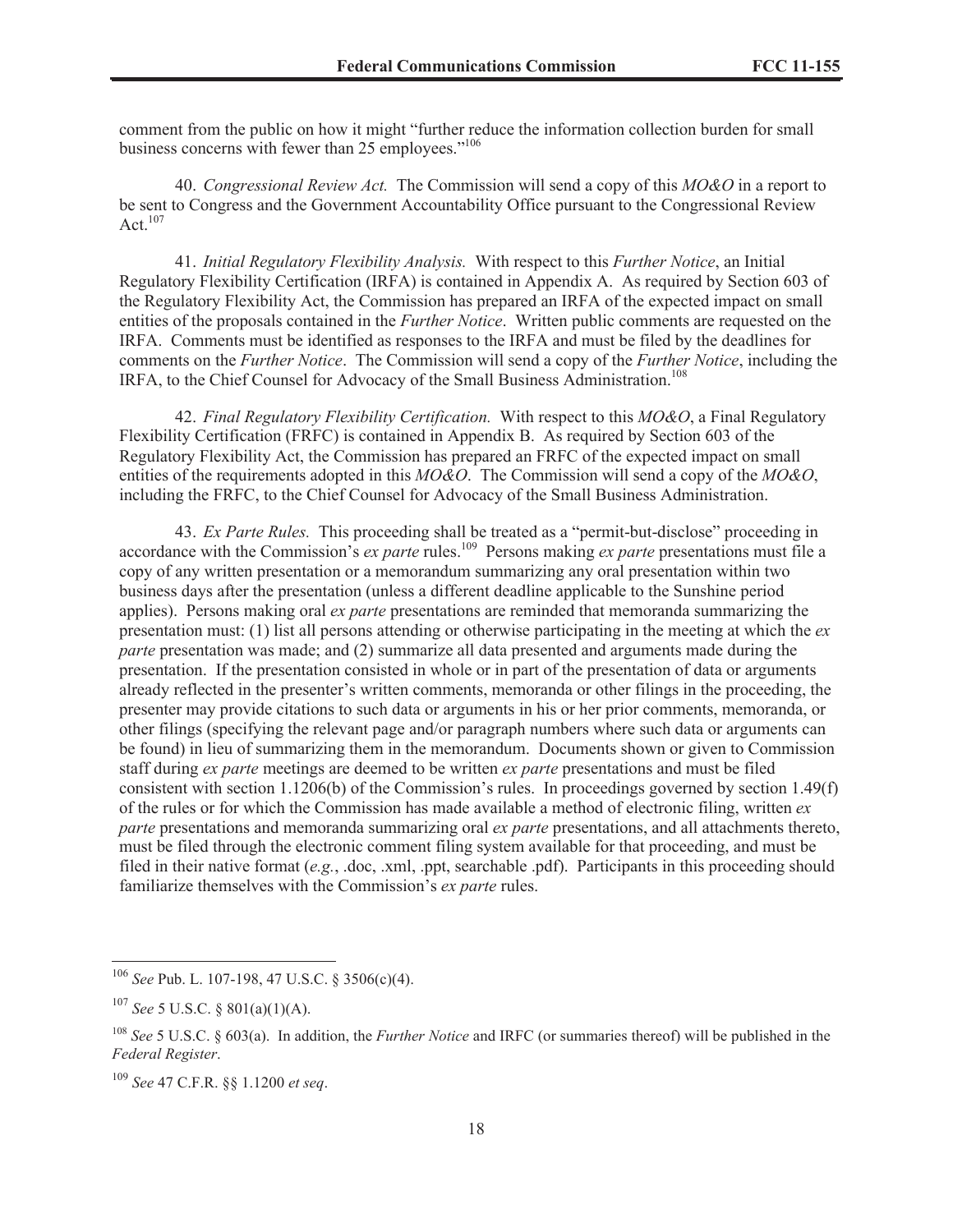44. To request materials in accessible formats (such as Braille, large print, electronic files, or audio format), send an e-mail to fcc504@fcc.gov or call the Consumer and Governmental Affairs Bureau at (202) 418-0530 (voice) or (202) 418-0432 (TTY). This Memorandum Opinion and Order, Order, and Further Notice of Proposed Rulemaking can also be downloaded in Word and Portable Document Formats (PDF) at http://www.fcc.gov/cgb/dro/trs.html#orders.

## **VI. ORDERING CLAUSES**

45. Accordingly, IT IS ORDERED that, pursuant to the authority contained in Sections 1, 4(i), (j) and (o), 225, and 303(r) of the Communications Act of 1934, as amended, 47 U.S.C. §§ 151, 154(i), (j) and (o), 225, and 303(r), and Section 1.429 of the Commission's rules, 47 C.F.R.  $\S$  1.429, this Memorandum Opinion and Order, Order, and Further Notice of Proposed Rulemaking IS hereby ADOPTED.

46. IT IS FURTHER ORDERED that Sprint's Expedited Petition for Clarification IS GRANTED IN PART and DENIED IN PART, to the extent provided herein.

47. IT IS FURTHER ORDERED that Sorenson's Petition for Reconsideration IS GRANTED, to the extent provided herein.

48. IT IS FURTHER ORDERED that AT&T's Petition for Reconsideration IS DENIED.

49. IT IS FURTHER ORDERED that the Memorandum Opinion and Order shall be effective upon publication of a summary of it in the *Federal Register*.

50. IT IS FURTHER ORDERED that Part 64 of the Commission's rules is amended as set forth in Appendix C.

51. IT IS FURTHER ORDERED that the amendments of Part 64 of the Commission's rules set forth in Appendix C will be effective upon Commission publication in the *Federal Register* of a notice announcing the approval of those amendments by the Office of Management and Budget under the Paperwork Reduction Act of 1995.<sup>110</sup>

52. IT IS FURTHER ORDERED that the Order shall be effective upon release.

<sup>110</sup> *See* ¶ 21, *supra*.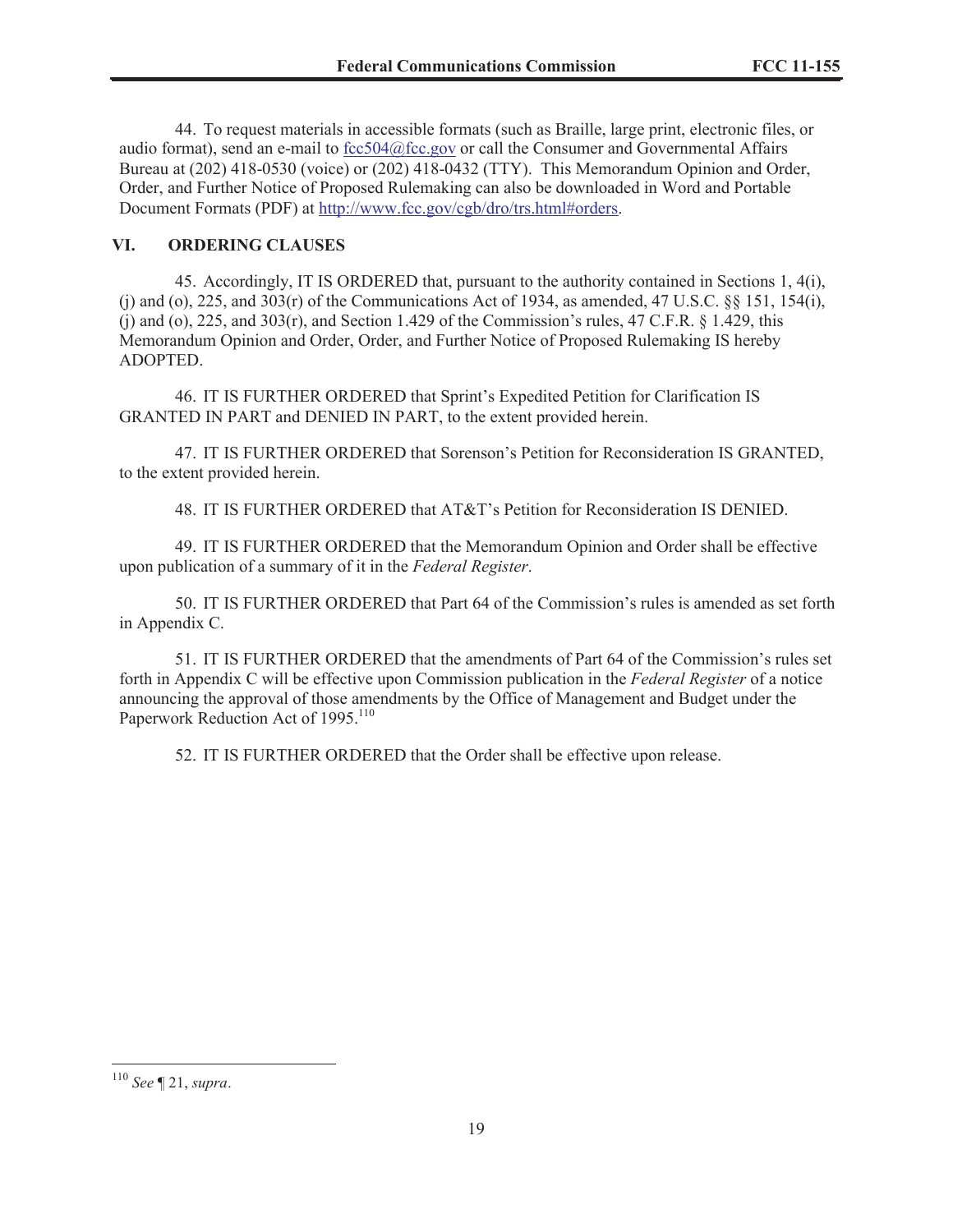53. IT IS FURTHER ORDERED that the Commission's Consumer and Governmental Affairs Bureau, Reference Information Center, SHALL SEND a copy of this Memorandum Opinion and Order, including the Final Regulatory Flexibility Certification, to the Chief Counsel for Advocacy of the Small Business Administration.

54. IT IS FURTHER ORDERED that the Commission's Consumer and Governmental Affairs Bureau, Reference Information Center, SHALL SEND a copy of this Further Notice of Proposed Rulemaking, including the Initial Regulatory Flexibility Certification, to the Chief Counsel for Advocacy of the Small Business Administration.

### FEDERAL COMMUNICATIONS COMMISSION

Marlene H. Dortch Secretary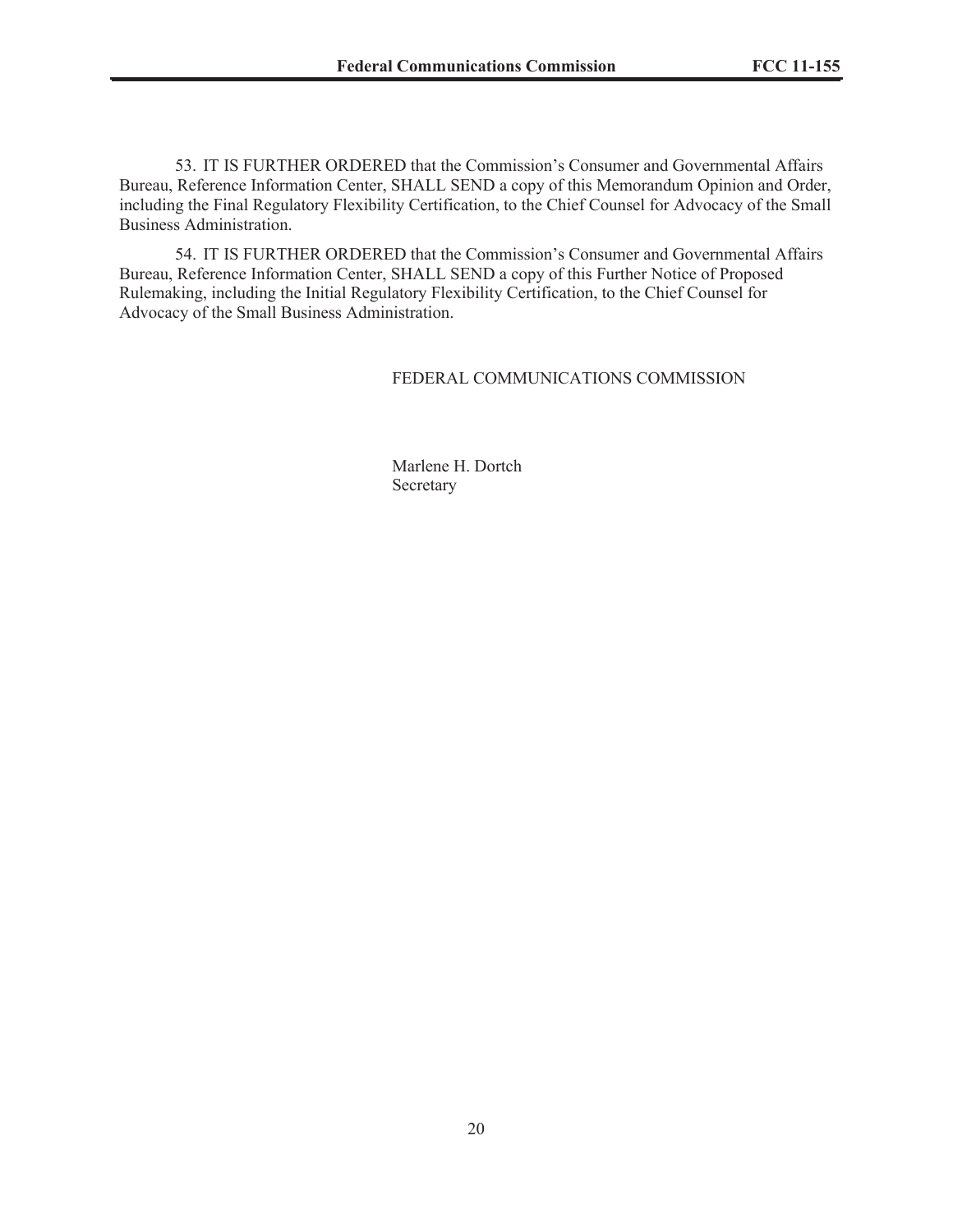### **APPENDIX A**

#### **Initial Regulatory Flexibility Analysis**

#### **CG Docket No. 10-51**

1. As required by the Regulatory Flexibility Act  $(RFA)$ ,<sup>1</sup> the Commission has prepared this present Initial Regulatory Flexibility Analysis (IRFA) of the possible significant economic impact on small entities by the policies and rules proposed in this Further Notice of Proposed Rule Making (*Further Notice*). Written public comments are requested on this IRFA. Comments must be identified as responses to the IRFA and must be filed by the deadlines for comments to this *Further Notice*. The Commission will send a copy of this *Further Notice*, including this IRFA, to the Chief Counsel for Advocacy of the Small Business Administration (SBA).<sup>2</sup> In addition, the *Further Notice* and IRFA (or summaries thereof) will be published in the Federal Register.<sup>3</sup>

#### **Need for, and Objectives of, the Proposed Rules**

2. In this *Further Notice*, the Commission proposes to modify its rules to provide that a certified VRS provider may subcontract with another certified VRS provider for, or otherwise authorize the provision by another certified provider of, CA services or call center functions only in the event of an unexpected and temporary surge in call traffic due to exigent circumstances, and seeks comment on this proposal. The Commission notes that its intention in the *iTRS Certification Order*<sup>4</sup> was to promote qualified, stand-alone providers operating their own call centers and employing their own CAs, and in so doing to limit the subcontracting of core components of VRS between eligible providers to unusual instances necessitated by exigent circumstances. The Commission now recognizes that the related rule adopted in the *VRS Practices R&O* 5 , which preceded the *iTRS Certification Order*, has resulted in conflicting interpretations among currently certified entities and entities involved in applying for certification. The Commission is increasingly concerned with the apparent plans of numerous entities to rely substantially on subcontracting and other arrangements for their core VRS functions if they become eligible providers. The Commission believes that such reliance will perpetuate the types of revenue sharing schemes that we sought to put an end to in the VRS Practices  $R&O.6$ <sup>6</sup>

3. Therefore, to better ensure the provision of VRS by qualified, stand-alone providers operating their own call centers and employing their own CAs, the Commission tentatively concludes that it should modify section  $64.604(c)(5)(iii)(N)(1)(iii)$  to allow an eligible VRS provider to contract with or otherwise authorize another eligible provider to provide CA services or call center functions on its behalf only when necessitated by an unexpected and temporary surge in call traffic due to exigent circumstances, such as in

<sup>1</sup> *See* 5 U.S.C. § 603. The RFA, *see* 5 U.S.C. § 601 *et. seq.*, has been amended by the Contract With America Advancement Act of 1996, Pub. L. No. 104-121, 110 Stat. 847 (1996) (CWAAA). Title II of the CWAAA is the Small Business Regulatory Enforcement Fairness Act of 1996 (SBREFA).

<sup>2</sup> *See* 5 U.S.C. § 603(a).

<sup>3</sup> *See id.*

<sup>4</sup> 26 FCC Rcd 10898.

<sup>&</sup>lt;sup>5</sup> 26 FCC Red 5545.

<sup>6</sup> *See id.* at 5570-75, paras. 47-61.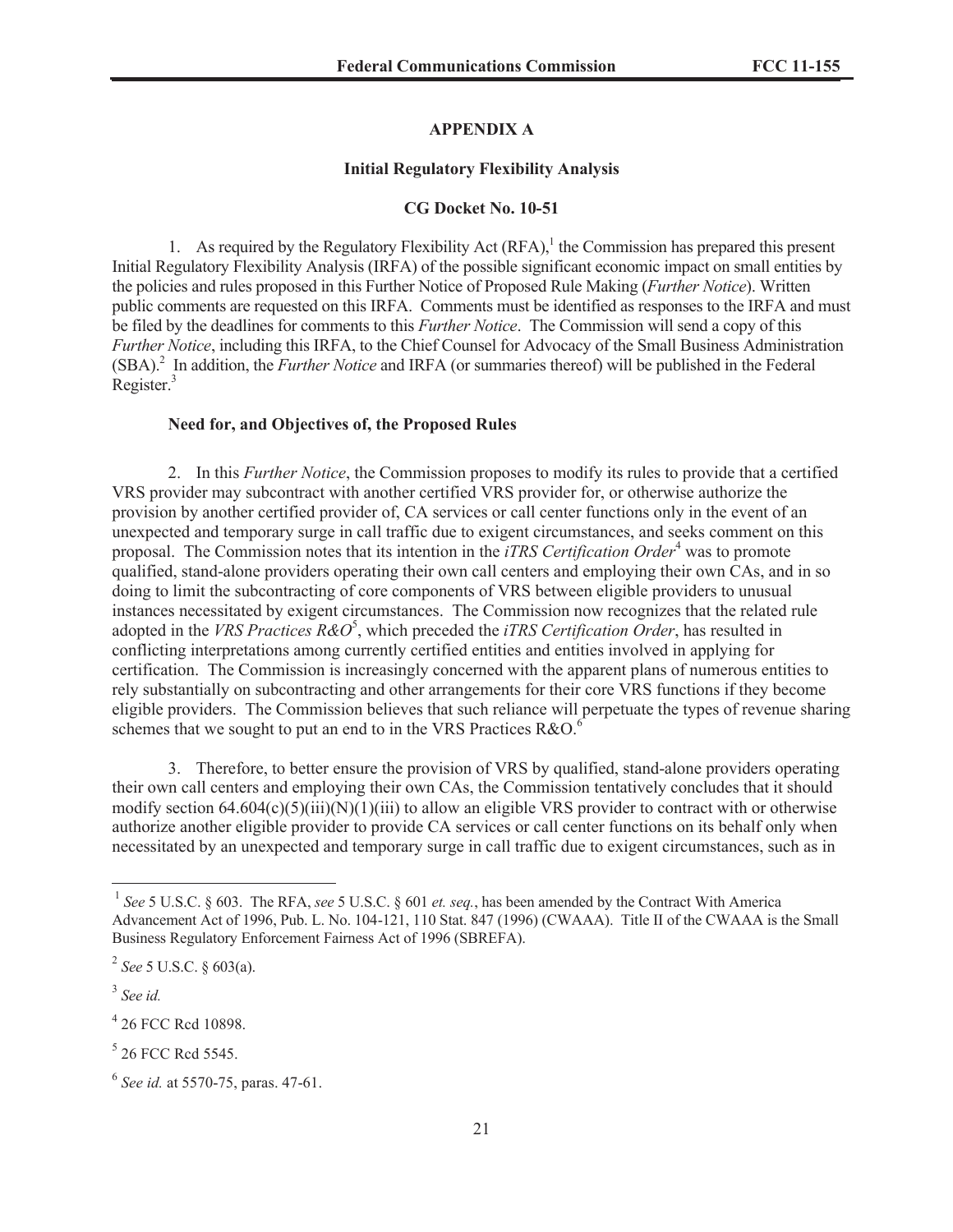the event of a natural disaster or other comparable emergency that is outside the provider's control. In all other circumstances, certified providers must provide the core components of VRS using their owned facilities and their full- or part-time employees. The Commission finds this proposed modification to be consistent with its stated VRS program goals, and finds this proposed modification to be reasonable and in the public interest, as it will facilitate redundancy, and thus reliability, of VRS services.

### **Legal Basis**

4. The legal basis for any action that may be taken pursuant to the Further Notice is contained in Sections 1, 4(i), (j) and (o), 225, and 303(r) of the Communications Act of 1934, as amended, 47 U.S.C. §§ 151, 154(i), (j) and (o), 225, and 303(r), and Section 1.429 of the Commission's rules, 47 C.F.R. § 1.429.

# **Description and Estimate of the Number of Small Entities to Which the Proposed Rules May Apply**

5. *Wired Telecommunications Carriers*. The Census Bureau defines this category as follows: "This industry comprises establishments primarily engaged in operating and/or providing access to transmission facilities and infrastructure that they own and/or lease for the transmission of voice, data, text, sound, and video using wired telecommunications networks. Transmission facilities may be based on a single technology or a combination of technologies. Establishments in this industry use the wired telecommunications network facilities that they operate to provide a variety of services, such as wired telephony services, including VoIP services; wired (cable) audio and video programming distribution; and wired broadband Internet services. By exception, establishments providing satellite television distribution services using facilities and infrastructure that they operate are included in this industry."<sup>7</sup>

6. In this category, the SBA deems a wired telecommunications carrier to be small if it has 1,500 or fewer employees.<sup>8</sup> Census data for 2007 shows 3,188 firms in this category.<sup>9</sup> Of these 3,188 firms, only 44 had 1,000 or more employees. While we could not find precise Census data on the number of firms within the group with 1,500 or fewer employees, it is clear that at least 3,144 firms with fewer than 1,000 employees would be in that group. On this basis, the Commission estimates that a substantial majority of the wired telecommunications carriers are small.<sup>10</sup>

7. *All Other Telecommunications.* Under the 2007 U.S. Census definition of firms included in the category "All Other Telecommunications (NAICS Code 517919)"comprises "establishments primarily engaged in providing specialized telecommunications services, such as satellite tracking, communications telemetry, and radar station operation. This industry also includes establishments primarily engaged in providing satellite terminal stations and associated facilities connected with one or more terrestrial systems and capable of transmitting telecommunications to, and receiving telecommunications from, satellite

<sup>7</sup> U.S. Census Bureau, 2007 NAICS Definitions, 517110 Wired Telecommunications Carriers, http://www.census.gov/econ/industry/def/d517110.htm.

<sup>8</sup> 13 C.F.R. § 121.201, NAICS Code 517110.

<sup>9</sup> *See* http://factfinder.census.gov/servlet/IBQTable?\_bm=y&-geo\_id=&-\_skip=600&-ds\_name=EC0751SSSZ5&- \_lang=en.

 $10 \, \overline{Id}$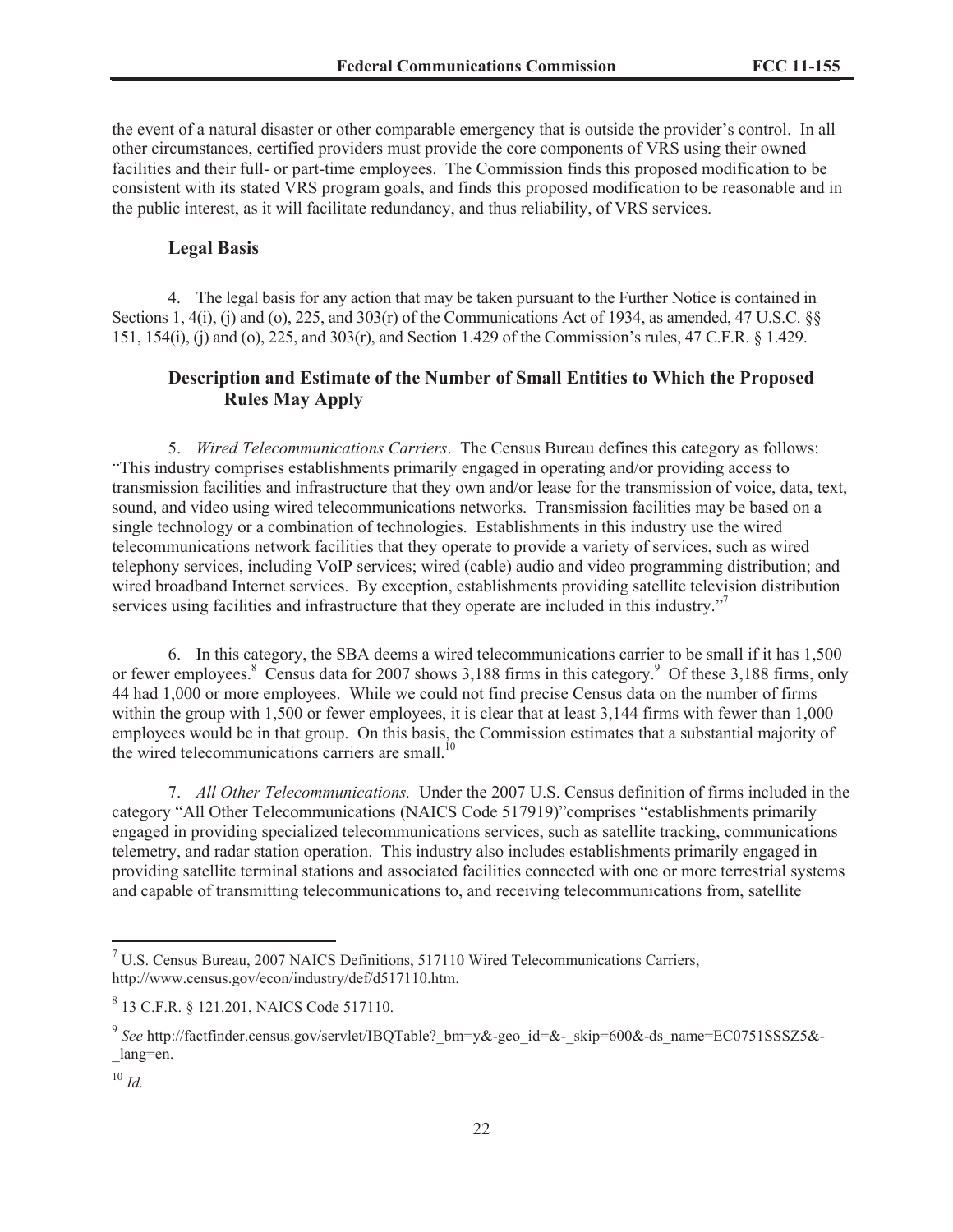systems. Establishments providing Internet services or voice over Internet protocol (VoIP) services via client-supplied telecommunications connections are also included in this industry." 11

8. In this category, the SBA deems a provider of "all other telecommunications" services to be small if it has \$25 million or less in average annual receipts.<sup>12</sup> For this category of service providers, Census data for 2007 shows that there were 2,383 such firms that operated that year.<sup>13</sup> Of those 2,383 firms, 2,346 (approximately 98%) had \$25 million or less in average annual receipts and, thus, would be deemed small under the applicable SBA size standard. On this basis, Commission estimates that approximately 98% or more of the providers in this category are small.

9. *Wireless Telecommunications Carriers (except Satellite)*. Since 2007, the Census Bureau has placed wireless firms within this new, broad, economic census category.<sup>14</sup> Prior to that time, such firms were within the now-superseded categories of "Paging" and "Cellular and Other Wireless Telecommunications."<sup>15</sup> Under the present and prior categories, the SBA has deemed a wireless business to be small if it has 1,500 or fewer employees.<sup>16</sup> For the category of Wireless Telecommunications Carriers (except Satellite), Census data for 2007 shows that there were 1,383 firms that operated that year.<sup>17</sup> Of those 1,383, 1,368 had fewer than 100 employees, and 15 firms had more than 100 employees. Thus under this category and the associated small business size standard, the majority of firms can be considered small. Similarly, according to Commission data, 413 carriers reported that they were engaged in the provision of wireless telephony, including cellular service, Personal Communications Service ("PCS"), and Specialized Mobile Radio ("SMR") Telephony services.<sup>18</sup> Of these, an estimated 261 have 1,500 or fewer employees and 152 have more than  $1,500$  employees.<sup>19</sup> Consequently, the Commission estimates that approximately half or more of these firms can be considered small. Thus, using available data, we estimate that the majority of wireless firms can be considered small.

10. The Commission notes that under the standards listed above some current VRS providers and potential future VRS providers would be considered small businesses. There are currently ten eligible VRS

<sup>14</sup> U.S. Census Bureau, 2007 NAICS Definitions, 517210 Wireless Telecommunications Carriers (Except Satellite), http://www.census.gov/naics/2007/def/ND517210.HTM#N517210.

<sup>15</sup> U.S. Census Bureau, 2002 NAICS Definitions, 517211 Paging, http://www.census.gov/epcd/naics02/def/NDEF517.HTM.; U.S. Census Bureau, 2002 NAICS Definitions, "517212 Cellular and Other Wireless Telecommunications"; http://www.census.gov/epcd/naics02/def/NDEF517.HTM.

<sup>16</sup> 13 C.F.R. § 121.201, NAICS code 517210 (2007 NAICS). The now-superseded, pre-2007 C.F.R. citations were 13 C.F.R. § 121.201, NAICS codes 517211 and 517212 (referring to the 2002 NAICS).

<sup>17</sup> U.S. Census Bureau, 2007 Economic Census, Sector 51, 2007 NAICS code 517210 (rel. Oct. 20, 2009), http://factfinder.census.gov/servlet/IBOTable? bm=y&-geo\_id=&-fds\_name=EC0700A1&-\_skip=700&ds\_name=EC0751SSSZ5&-\_lang=en.

<sup>&</sup>lt;sup>11</sup> U.S. Census Bureau, 2007 NAICS Definitions, 517919 All Other Telecommunications, http://www.census.gov/cgibin/sssd/naics/naicsrch?code=517919&search=2007%20NAICS%20Search.

<sup>12</sup> 13 C.F.R. § 121.201, NAICS Code 517919.

<sup>&</sup>lt;sup>13</sup> See http://factfinder.census.gov/servlet/IBQTable? bm=y&-geo\_id=&-\_skip=900&-ds\_name=EC0751SSSZ4&-\_lang=en.

<sup>18</sup> *See Trends in Telephone Service,* at tbl. 5.3.

<sup>19</sup> *Id.*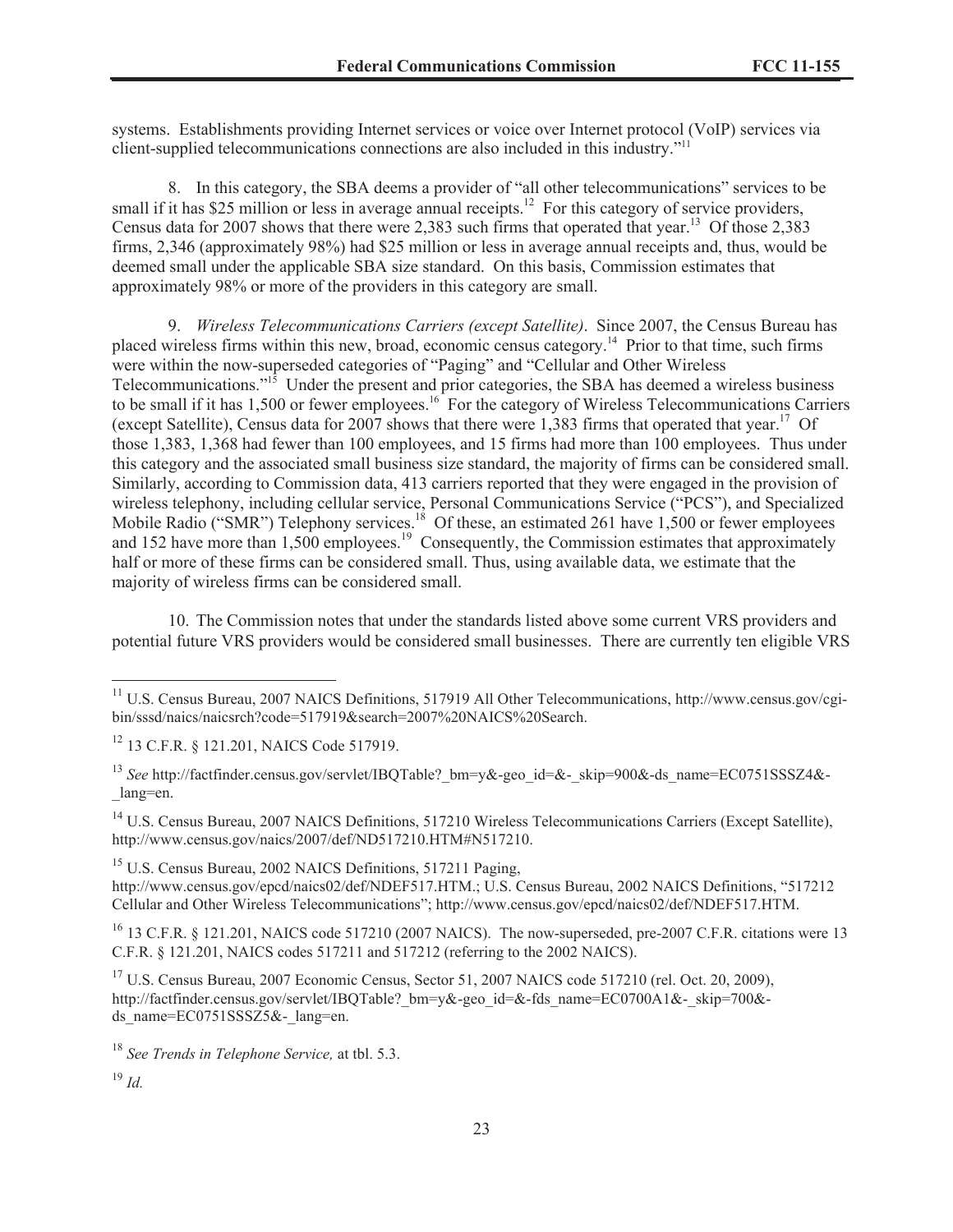providers, five of which may be considered small businesses. In addition, there are several pending applications from entities seeking to become certified to provide VRS that may be considered small businesses.

### **Description of Projected Reporting, Recordkeeping, and Other Compliance Requirements**

11. There are no new record keeping or reporting requirements proposed in this *Further Notice*.

### **Steps Taken to Minimize Significant Economic Impact on Small Entities and Significant Alternatives Considered**

12. The RFA requires an agency to describe any significant alternatives that it has considered in developing its approach, which may include the following four alternatives (among others): "(1) the establishment of differing compliance or reporting requirements or timetables that take into account the resources available to small entities; (2) the clarification, consolidation, or simplification of compliance and reporting requirements under the rule for such small entities; (3) the use of performance rather than design standards; and (4) an exemption from coverage of the rule, or any part thereof, for such small entities." $^{20}$ 

13. In order to minimize the adverse economic impact on small entities, the Commission seeks comment on the alternative types of exigent circumstances that would warrant subcontracting or similar arrangements between eligible providers. The Commission's goal, in order to prevent small entities from sustaining unwarranted and unjustifiable costs, is to ensure that this proposed rule modification does not open a window for the routine transfer of call traffic between eligible VRS providers, for example, in order to avoid violation of our VRS speed of answer rule.

14. Also, in order to minimize the adverse economic impact on small entities, the Commission seeks comment on various ways to implement and compensate for the proposed rule modification. Specifically, the Commission seeks comment on three alternatives: (1) whether, in the event the Fund administrator or the Commission determines that no exigent circumstances existed, the Fund administrator should withhold payment for the transferred traffic; or (2) the Commission should directly pay the eligible provider that handled the traffic; and (3) whether, in the latter scenario, directly paying the eligible provider that handled the traffic might provide incentives for eligible providers to engage in unauthorized revenue sharing arrangements.

15. In conclusion, the Commission seeks comment on the alternatives discussed above for such transfer of traffic. The Commission also seeks comment on whether any specific reimbursement policy would minimize the adverse impact on a substantial number of small entities if any small entities would in fact be impacted by this rule modification.

#### **Federal Rules that May Duplicate, Overlap, or Conflict with Proposed Rules**

16. None.

<sup>&</sup>lt;sup>20</sup> 5 U.S.C. § 603(c)(1)-(4).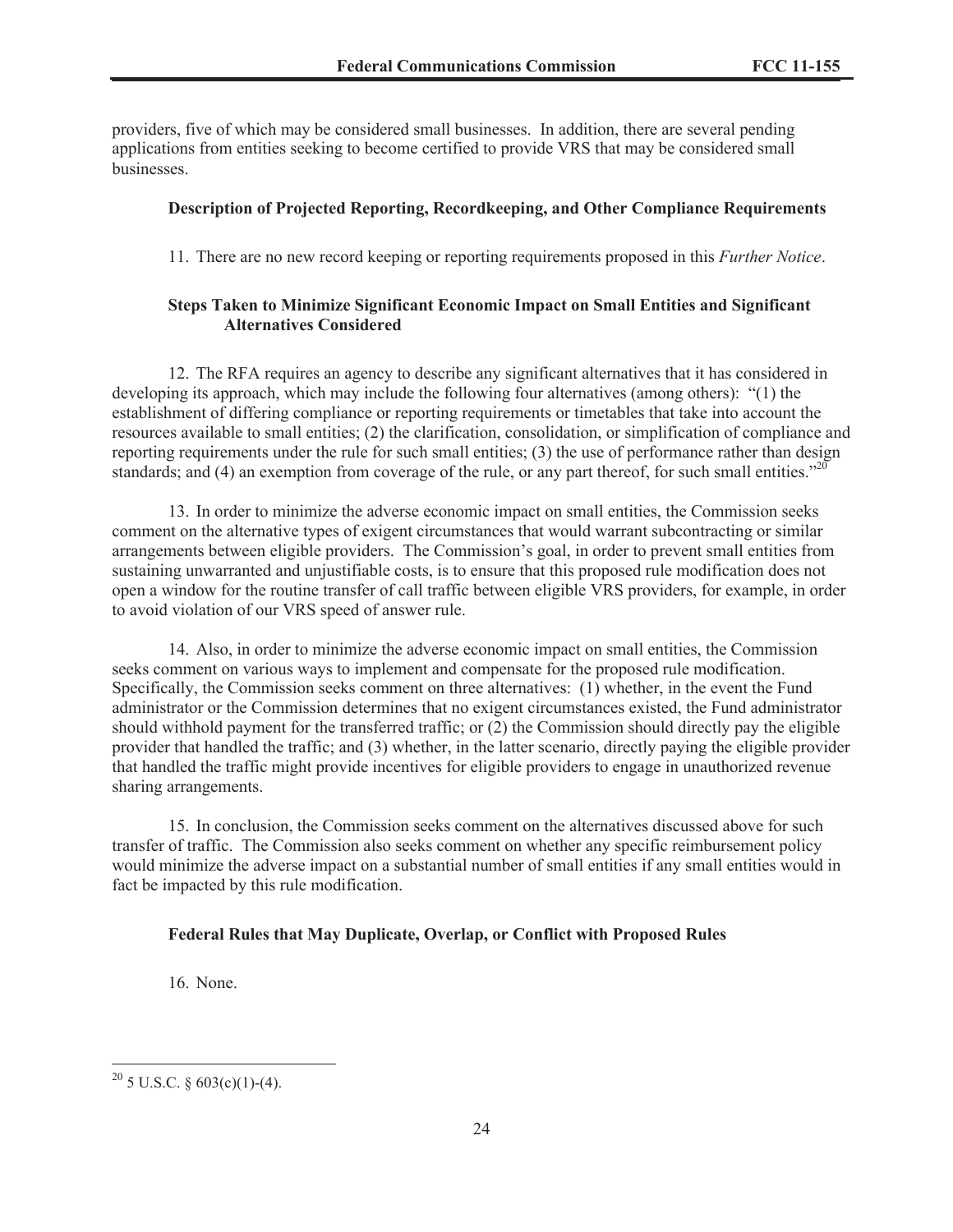### **APPENDIX B**

#### **Final Regulatory Flexibility Certification**

#### **CG Docket No. 10-51**

1. The Regulatory Flexibility Act of 1980, as amended  $(RFA)$ , requires that a regulatory flexibility analysis be prepared for rulemaking proceedings, unless the agency certifies that "the rule will not, if promulgated, have a significant economic impact on a substantial number of small entities."<sup>2</sup> The RFA generally defines "small entity" as having the same meaning as the terms "small business," "small organization," and "small governmental jurisdiction."<sup>3</sup> In addition, the term "small business" has the same meaning as the term "small business concern" under the Small Business Act.<sup>4</sup> A small business concern is one which: (1) is independently owned and operated; (2) is not dominant in its field of operation; and (3) satisfies any additional criteria established by the Small Business Administration (SBA).<sup>5</sup>

2. In this *MO&O*, in response to a VRS provider's petition, the Commission amends its rules to modify the documentation requirements for eligible iTRS providers for proofs of purchase, leases, or license agreements for technology and equipment used to support call center functions, to apply only to the technologies and equipment for a representative sampling of five of a provider's domestic call centers, where the provider has more than five such centers. In addition, the Commission amends its rules to clarify that applicants need only to submit a list of all sponsorship arrangements, and to include on that list any associated written agreements relating to iTRS – applicants need not furnish the actual copies of the arrangements and associated agreements. The Commission will revise section  $64.606(a)(2)(ii)(E)$  of its rules accordingly.<sup>6</sup>

3. These amendments result in a significant reduction in costs and other burdens on any iTRS provider, large or small, to comply with section  $64.606(a)(2)(ii)(E)$  to be significantly lessened. Thus, the discussion of whether there is a significant economic impact on a substantial number of small entities is moot.

4. Therefore, the Commission certifies that the requirements of this *MO&O* will not have a significant adverse economic impact on a substantial number of small entities, because there will be no adverse impact on any entities, large or small.

 $3$  5 U.S.C. § 601(6).

6 *See* App. C, *infra.*

<sup>&</sup>lt;sup>1</sup> See 5 U.S.C. § 603. The RFA, see 5 U.S.C. § 601-612, has been amended by the Small Business Regulatory Enforcement Fairness Act of 1996, (SBREFA) Pub. L. No. 104-121, Title II, 110 Stat. 857 (1996).

 $2^{2}$  5 U.S.C. § 605(b).

 $45$  U.S.C. § 601(3) (incorporating by reference the definition of "small business concern" in Small Business Act, 15 U.S.C. S  $\S 632$ ). Pursuant to 5 U.S.C.  $\S 601(3)$ , the statutory definition of a small business applies "unless an agency, after consultation with the Office of Advocacy of the Small Business Administration and after opportunity for public comment, establishes one or more definitions of such term which are appropriate to the activities of the agency and publishes such definition(s) in the Federal Register."

 $<sup>5</sup>$  Small Business Act, § 15 U.S.C. S 632.</sup>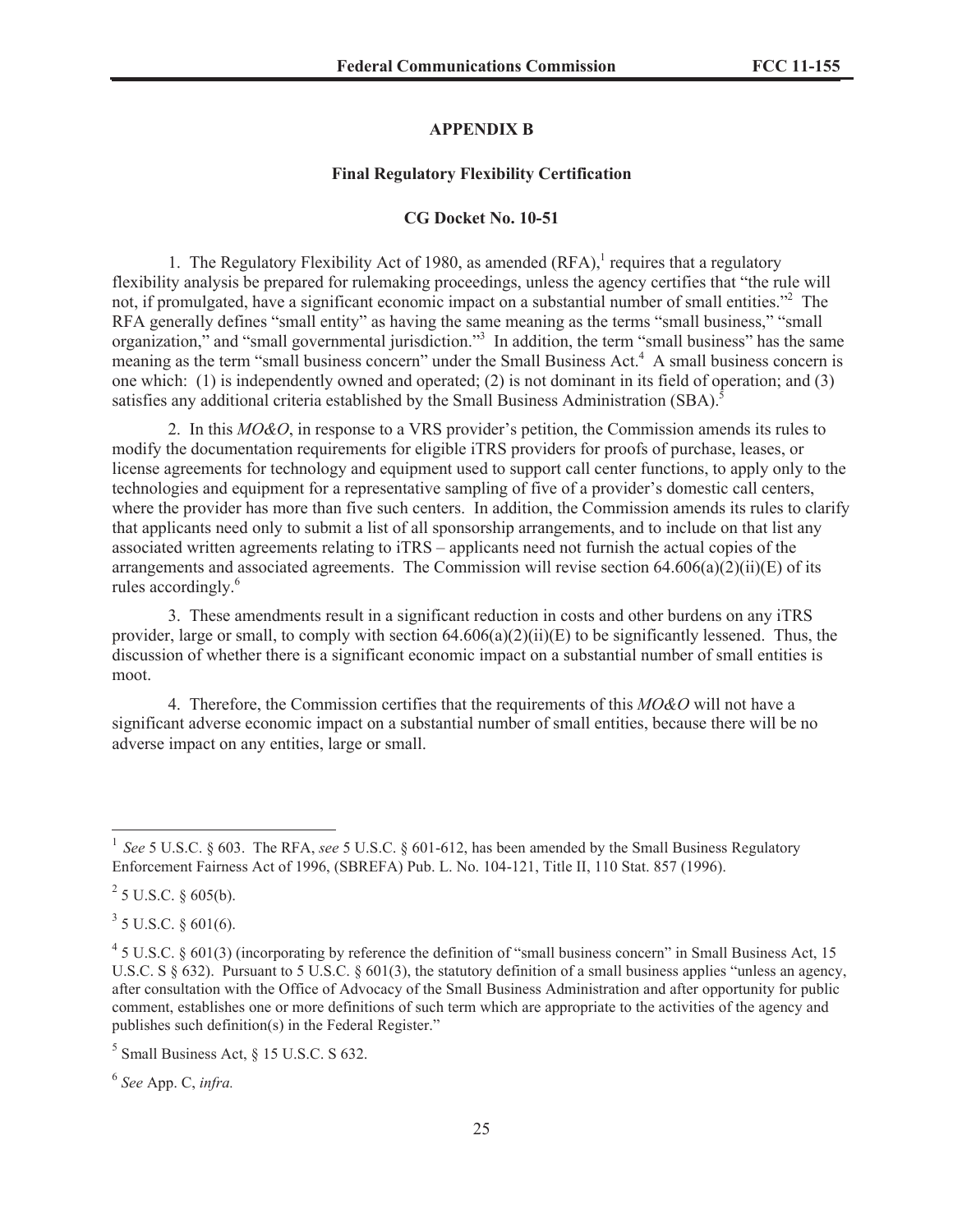5. The Commission will send a copy of the *MO&O*, including a copy of this Final Regulatory Flexibility Certification, in a report to Congress pursuant to the Congressional Review Act.<sup>7</sup> In addition, the *MO&O* and this final certification will be sent to the Chief Counsel for Advocacy of the SBA, and will be published in the Federal Register.<sup>8</sup>

6. IT IS FURTHER ORDERED that the Commission's Consumer and Governmental Affairs Bureau, Reference Information Center, SHALL SEND a copy of this *MO&O* including the Final Regulatory Flexibility Certification, to the Chief Counsel for Advocacy of the Small Business Administration.

<sup>7</sup> *See* 5 U.S.C. § 801(a)(1)(A).

<sup>8</sup> *See* 5 U.S.C. § 605(b).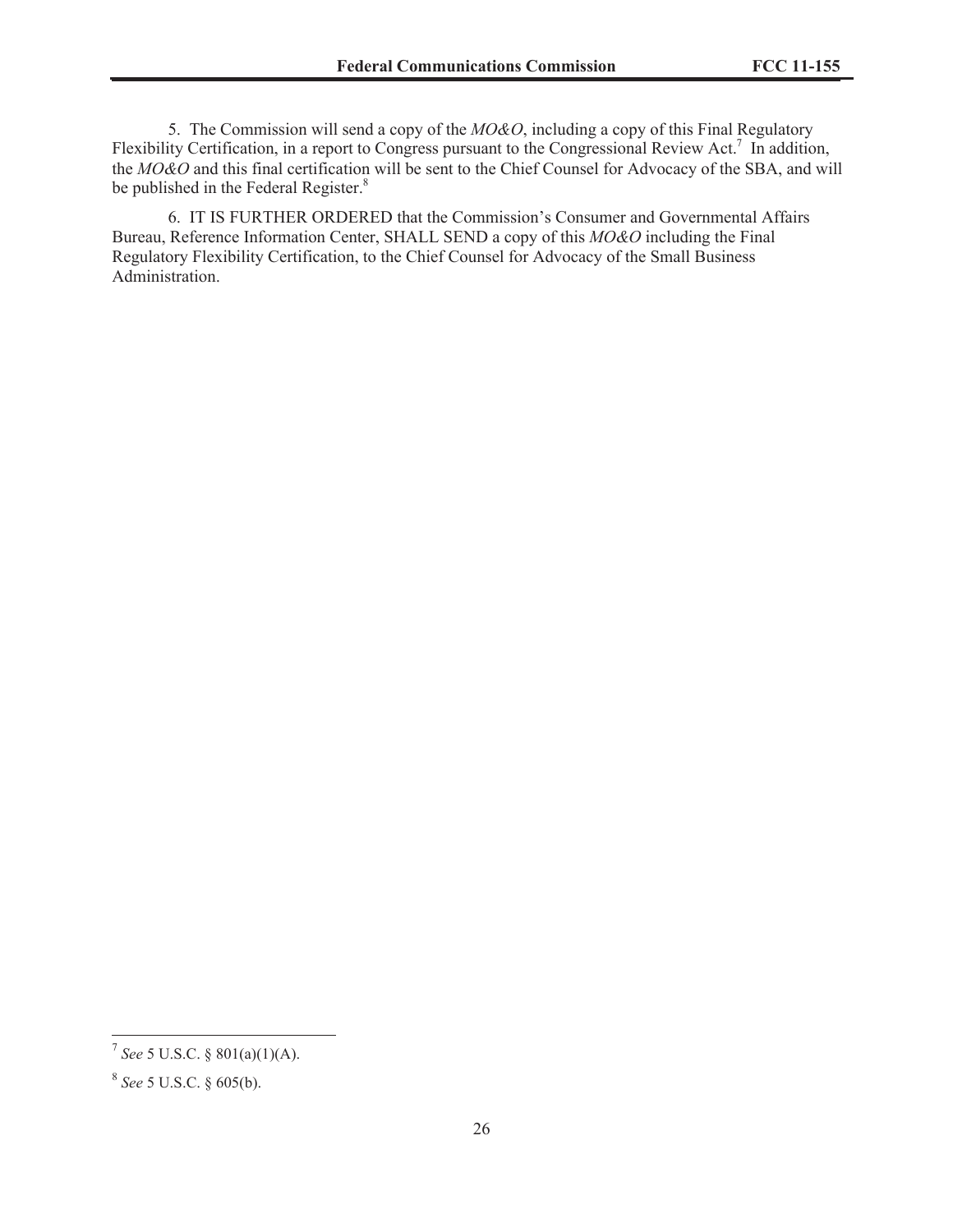# **APPENDIX C**

## **Final Rules**

For the reasons discussed in the preamble, the Federal Communications Commission amends 47 C.F.R. part 64 as follows:

## **Part 64 – MISCELLANEOUS RULES RELATING TO COMMON CARRIERS**

1. The authority citation for part 64 continues to read as follows:

**Authority:** 47 U.S.C. 154, 254 (k); secs. 403 (b)(2)(B), (c), Public Law 104-104, 110 Stat. 56. Interpret or apply 47 U.S.C. 201, 218, 225, 226, 228, 254 (k), and 620, unless otherwise noted.

## **SUBPART F – TELECOMMUNICATIONS RELAY SERVICES AND RELATED CUSTOMER PREMISES EQUIPMENT FOR PERSONS WITH DISABILITIES**

2. The authority citation for subpart F continues to read as follows:

**Authority:** 47 U.S.C. 151-154; 225, 255, 303(r), and 620.

3. Section 64.606 is amended by revising paragraphs  $(a)(2)(ii)(A)(4)$ ,  $(5)$  and  $(a)(2)(ii)(E)$ ; and by adding paragraphs  $(a)(2)(ii)(A)(6)-(8)$  to read as follows:

§ 64.606 Internet-based TRS provider and TRS program certification.

 $(a)$ \*\*\*

 $(2)$ \*\*\*

 $(ii)****$ 

(A)\*\*\*

(*4*) A description of the technology and equipment used to support their call center functions – including, but not limited to, automatic call distribution, routing, call setup, mapping, call features, billing for compensation from the TRS Fund, and registration -- and for each core function of each call center for which the applicant must provide a copy of technology and equipment proofs of purchase, leases or license agreements in accordance with paragraphs  $(a)(2)(ii)(A)(5)-(7)$  of this section, a statement whether such technology and equipment is owned, leased or licensed (and from whom if leased or licensed);

(*5*) Operating five or fewer call centers within the United States, a copy of each proof of purchase, lease or license agreement for all technology and equipment used to support their call center functions for each call center operated by the applicant within the United States;

(*6*) Operating more than five call centers within the United States, a copy of each proof of purchase, lease or license agreement for technology and equipment used to support their call center functions for a representative sampling (taking into account size (by number of communications assistants) and location) of five call centers operated by the applicant within the United States; a copy of each proof of purchase,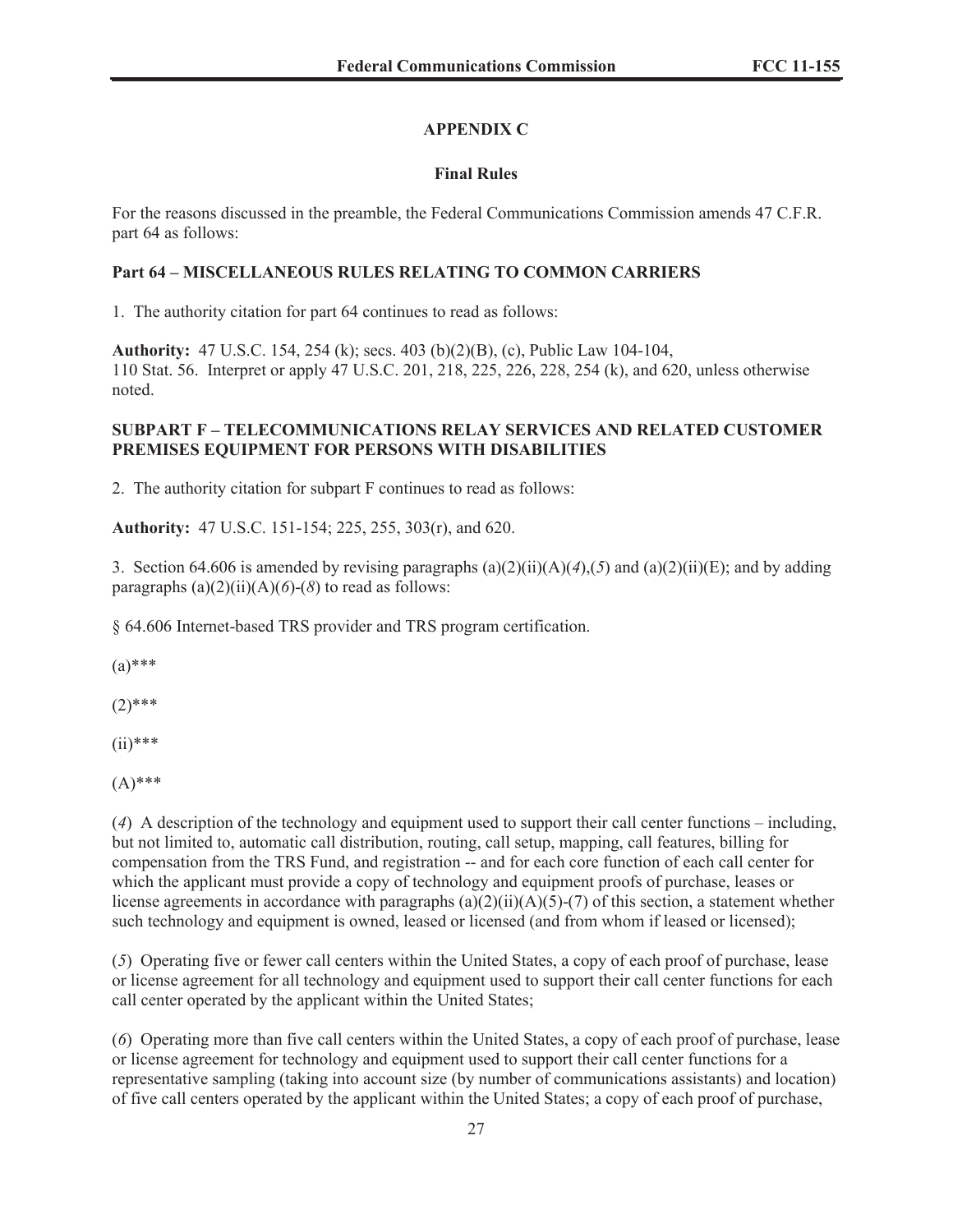lease or license agreement for technology and equipment used to support their call center functions for all call centers operated by the applicant within the United States must be retained by the applicant for three years from the date of the application, and submitted to the Commission upon request;

(*7*) Operating call centers outside of the United States, a copy of each proof of purchase, lease or license agreement for all technology and equipment used to support their call center functions for each call center operated by the applicant outside of the United States; and

(*8*) A complete copy of each lease or license agreement for automatic call distribution.

\*\*\*\*\*

(E) For all applicants, a list of all sponsorship arrangements relating to Internet-based TRS, including on that list a description of any associated written agreements; copies of all such arrangements and agreements must be retained by the applicant for three years from the date of the application, and submitted to the Commission upon request;

\*\*\*\*\*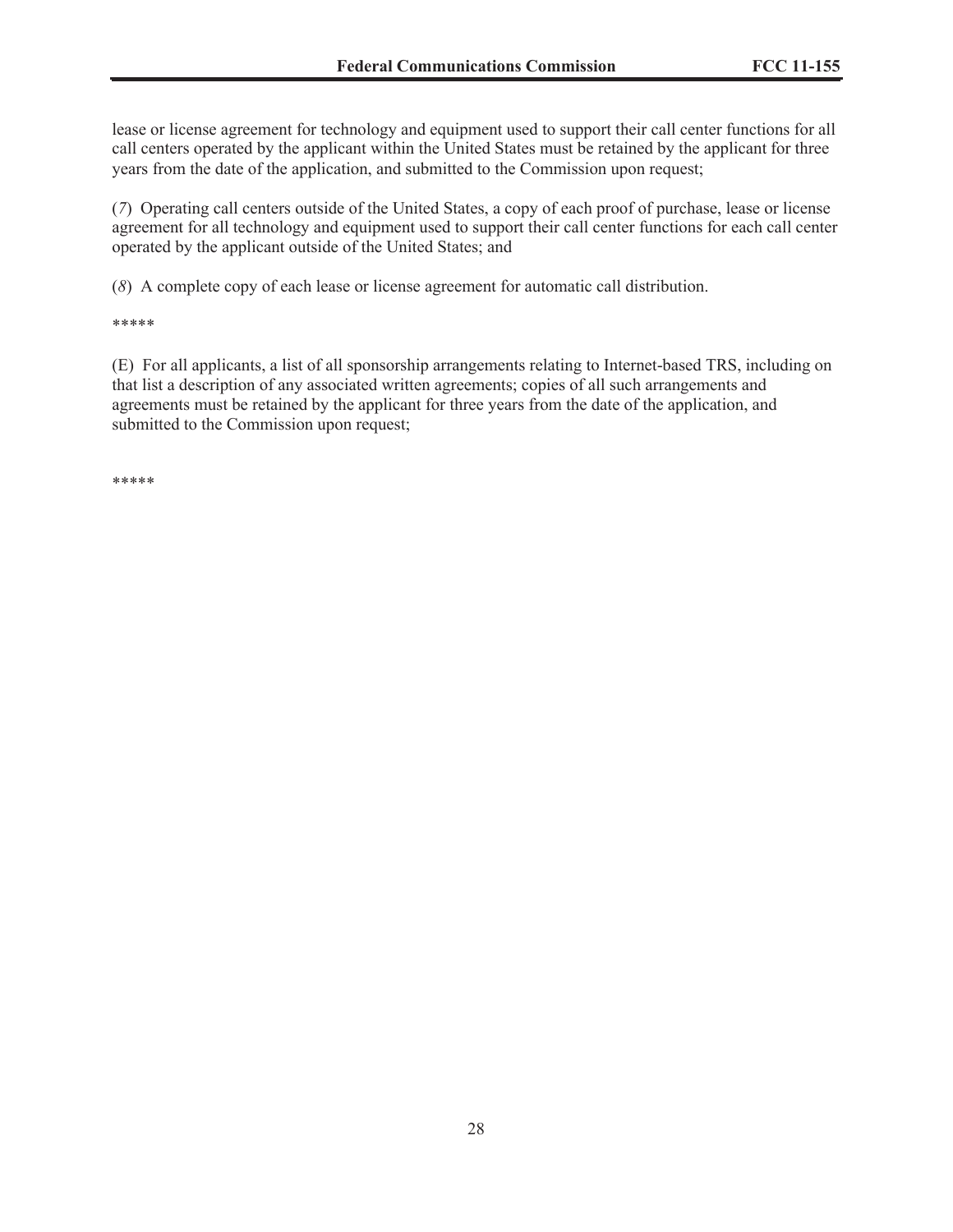### **APPENDIX D**

#### **Proposed Rules**

For the reasons discussed in the preamble, the Federal Communications Commission proposes to amend 47 C.F.R. part 64 as follows:

#### **Part 64 – MISCELLANEOUS RULES RELATING TO COMMON CARRIERS**

1. The authority citation for part 64 continues to read as follows:

**Authority:** 47 U.S.C. 154, 254 (k); secs. 403 (b)(2)(B), (c), Public Law 104-104, 110 Stat. 56. Interpret or apply 47 U.S.C. 201, 218, 225, 226, 228, 254 (k), and 620, unless otherwise noted.

### **SUBPART F – TELECOMMUNICATIONS RELAY SERVICES AND RELATED CUSTOMER PREMISES EQUIPMENT FOR PERSONS WITH DISABILITIES**

2. The authority citation for subpart F continues to read as follows:

**Authority:** 47 U.S.C. 151-154; 225, 255, 303(r), and 620.

3. Revise § 64.604(c)(5)(iii)(N)*(1)(iii)* to read as follows:

 $(c)$ \*\*\*

 $(5)$ \*\*\*

 $(iii)****$ 

(N)\*\*\*

(*1*)\*\*\*

(*iii*) An eligible VRS provider may not contract with or otherwise authorize any third party to provide interpretation services or call center functions (including call distribution, call routing, call setup, mapping, call features, billing, and registration) on its behalf, unless necessitated by an unexpected and temporary surge in call traffic due to exigent circumstances and the authorized third party also is an eligible provider. Exigent circumstances shall be deemed to include a natural disaster or other comparable emergency that is not reasonably foreseeable and is outside the provider's control, but shall not include events that in the ordinary course of business could reasonably have been anticipated, such as a surge in traffic occurring during a holiday period. When a provider seeks to be reimbursed from the Fund for minutes transferred to another eligible VRS provider as a result of exigent circumstances, it should submit such minutes in its monthly submission to the Fund administrator for reimbursement in the normal course, but must identify any such minutes as having been handled by another provider and identify the other provider. The Fund administrator shall determine whether exigent circumstances exist as part of its normal processes for verifying monthly submissions, and may request additional information regarding the specifics of the exigent circumstances for purposes of determining whether, in fact, exigent circumstances existed and whether reimbursement is warranted. The Fund administrator may withhold reimbursements for minutes where it finds that no exigent circumstances existed, or otherwise finds that